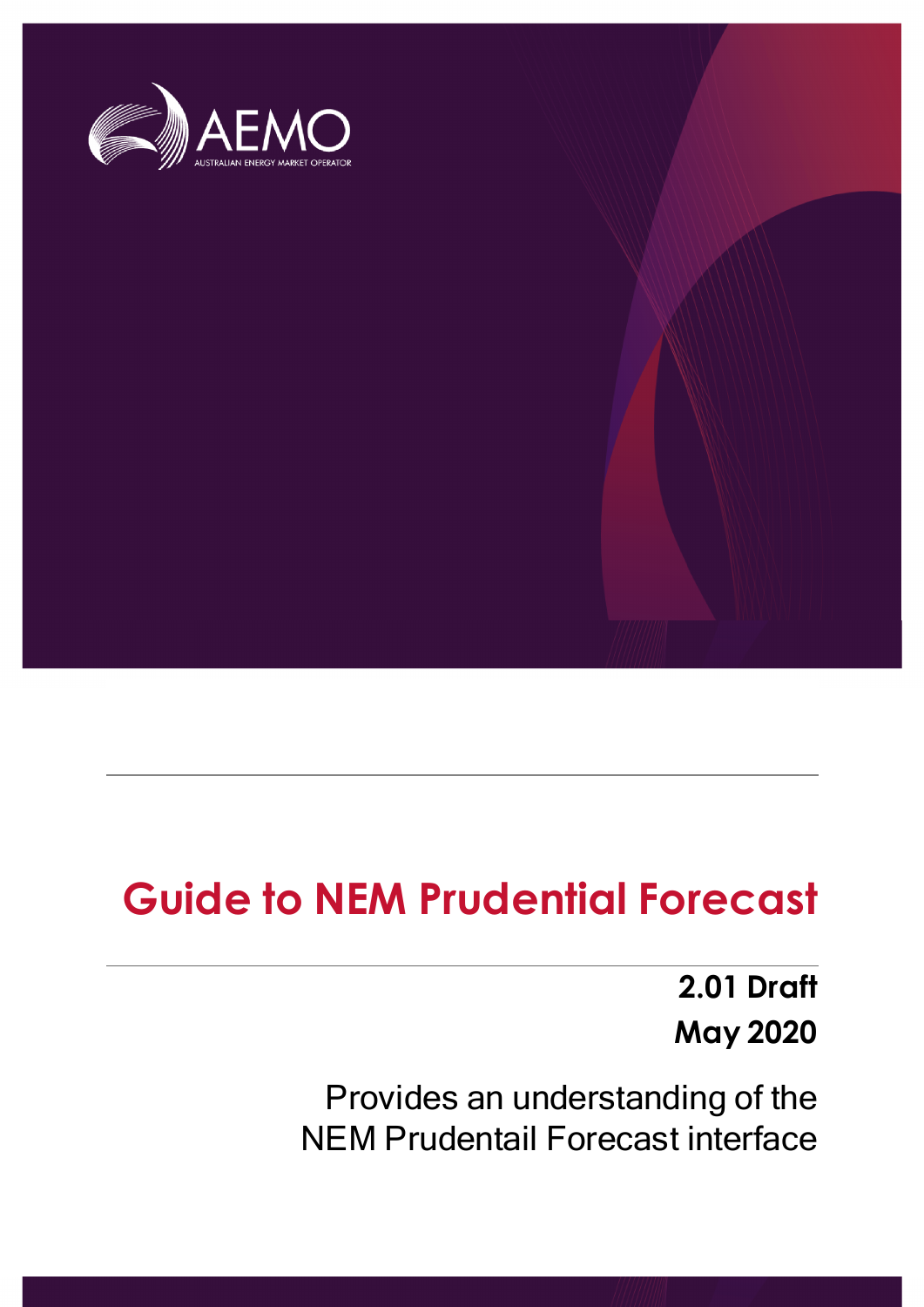# **Important Notice**

#### **PURPOSE**

This Guide to NEM Prudential Forecast (guide), prepared by the Australian Energy Market Operator (AEMO), provides guidance for NEM Prudential Forecast under the National Electricity Rules (NER)(Rules).

#### **NO RELIANCE OR WARRANTY**

This document does not constitute legal or business advice, and should not be relied on as a substitute for obtaining detailed advice about the National Gas or Electricity Law, the Rules or any other applicable laws, procedures or policies. While AEMO has made every effort to ensure the quality of the information in this Guide, neither AEMO, nor any of its employees, agents and consultants make any representation or warranty as to the accuracy, reliability, completeness, currency or suitability for particular purposes of that information.

#### **LIMITATION OF LIABILITY**

To the maximum extent permitted by law, AEMO and its advisers, consultants and other contributors to this Guide (or their respective associated companies, businesses, partners, directors, officers or employees) are not liable (whether by reason of negligence or otherwise) for any errors, omissions, defects or misrepresentations in this document, or for any loss or damage suffered by persons who use or rely on the information in it.

#### **TRADEMARK NOTICES**

Microsoft is a trademark of Microsoft Corporation in the United States and/or other countries. Oracle and Java are registered trademarks of Sun Microsystems, Inc. in the U.S. and other countries.

#### **DISTRIBUTION**

Available to the public.

#### **DOCUMENT IDENTIFICATION**

Business custodian: Manager, Market Monitoring & Change IT custodian: Manager, Market Systems Prepared by: Technology, Technical Writers

#### **VERSION HISTORY**

2.01 Updates guide to include 5MS changes to the NEM Prudential Forecast Last update: Monday, 11 May 2020 3:02 PM

#### **DOCUMENTS MADE OBSOLETE**

The release of this document changes any previous versions of Guide to NEM Prudential Forecast and EMMS Prudential Forecast User Interface Guide.

#### **FEEDBACK**

Your feedback is important and helps us improve our services and products. To suggest improvements, please contact AEMO's support hub.

© 2020 Australian Energy Market Operator Limited.

The material in this publication may be used in accordance with the copyright permissions on AEMO's website.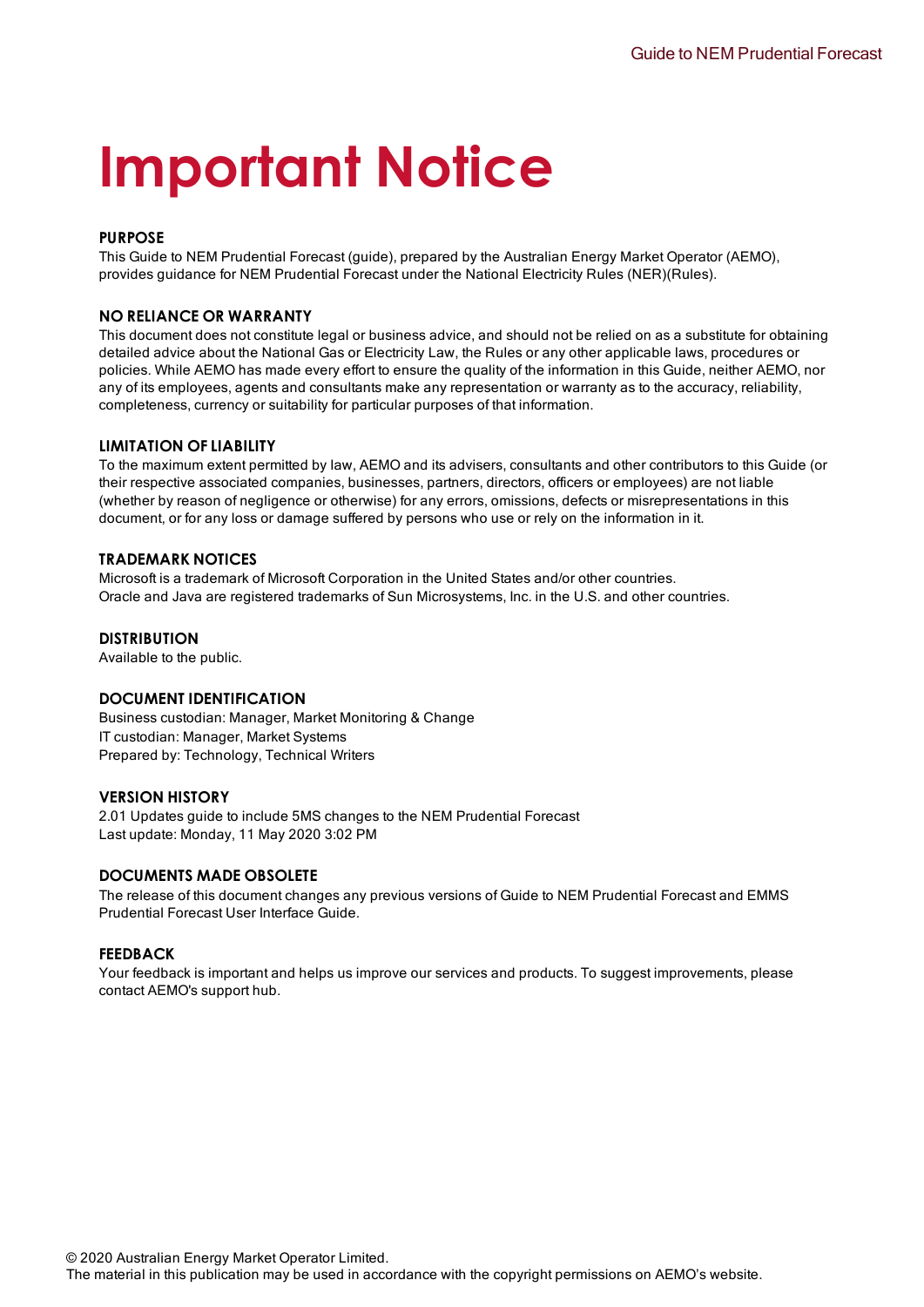# **Contents**

| Regional Reference Price (RRP) and 50% POE Forecast vs time for each region |  |
|-----------------------------------------------------------------------------|--|
|                                                                             |  |
|                                                                             |  |
|                                                                             |  |
|                                                                             |  |
|                                                                             |  |
|                                                                             |  |
|                                                                             |  |
| .20                                                                         |  |
| 21                                                                          |  |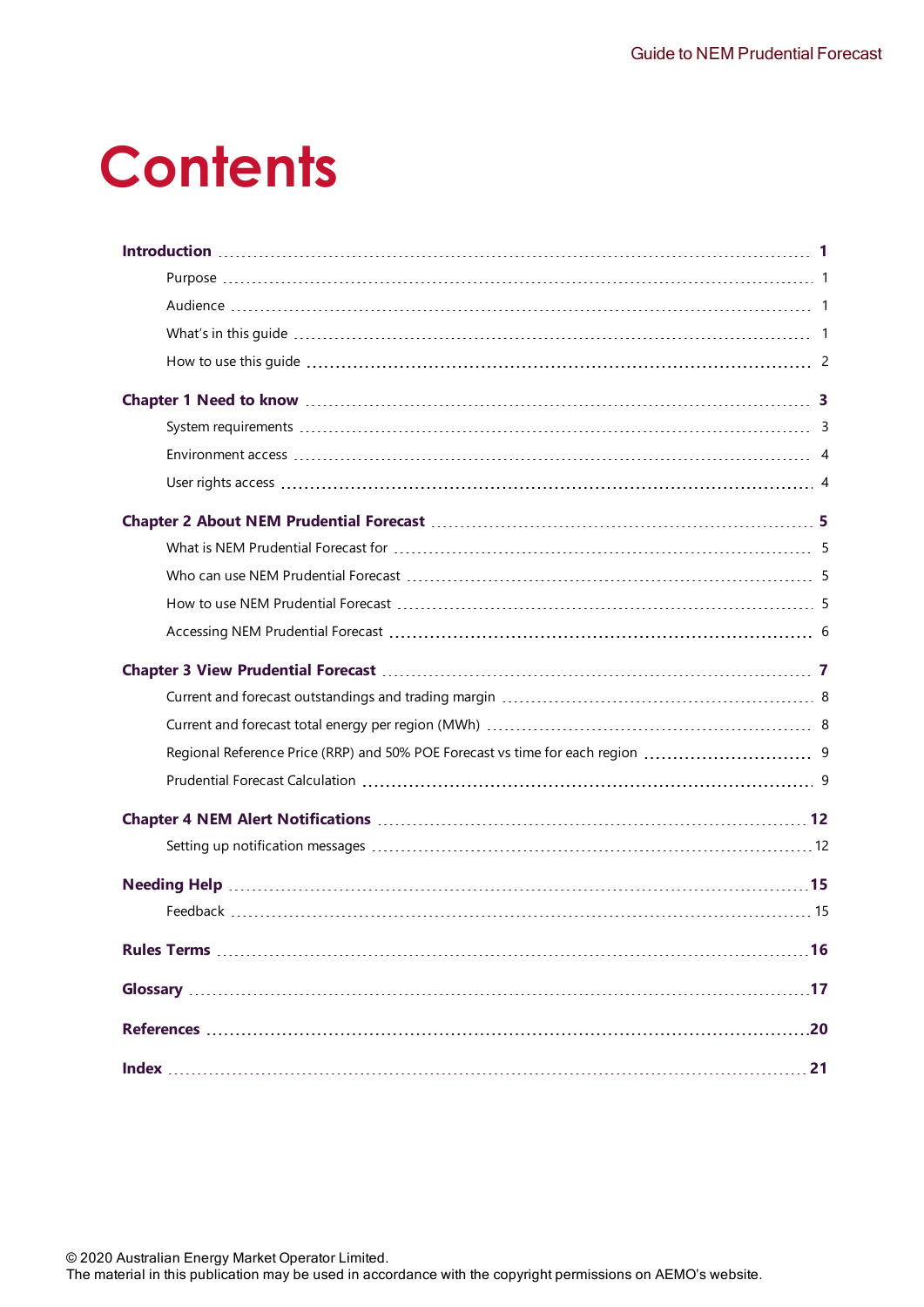# <span id="page-3-0"></span>**Introduction**

## <span id="page-3-1"></span>**Purpose**

This document provides an understanding of the NEM Prudential Forecast interface in the EMMS web portal.

## <span id="page-3-2"></span>**Audience**

This document is relevant to market participants in the NEM who require an understanding of the NEM Prudential Forecast web interface in the EMMS web portal.

## <span id="page-3-3"></span>**What's in this guide**

- [Introduction](#page-3-0) above explains what you need to know before you start using NEM Prudential Forecast.
- [Chapter](#page-5-0) 1 Need to know on page 3 lists the prerequisites and provides the entity required for Participant User access.
- Chapter 2 About [NEM Prudential](#page-7-0) Forecast on page 5 provides an overview of the NEM Prudential Forecast, who it is for, and how to use it.
- Chapter 3 View [Prudential](#page-9-0) Forecast on page 7 explains the interface and provides an understanding of how the Prudential Forecast is calculated.
- <span id="page-3-4"></span>[Needing](#page-17-0) Help on page 15 provides information to assist participants with IT related issues, requesting assistance from AEMO, and using the Set Participant option.
- <span id="page-3-5"></span>Rules Terms on [page 16](#page-18-0) provides a list of National Electricity Rules (NER) terms used throughout this guide.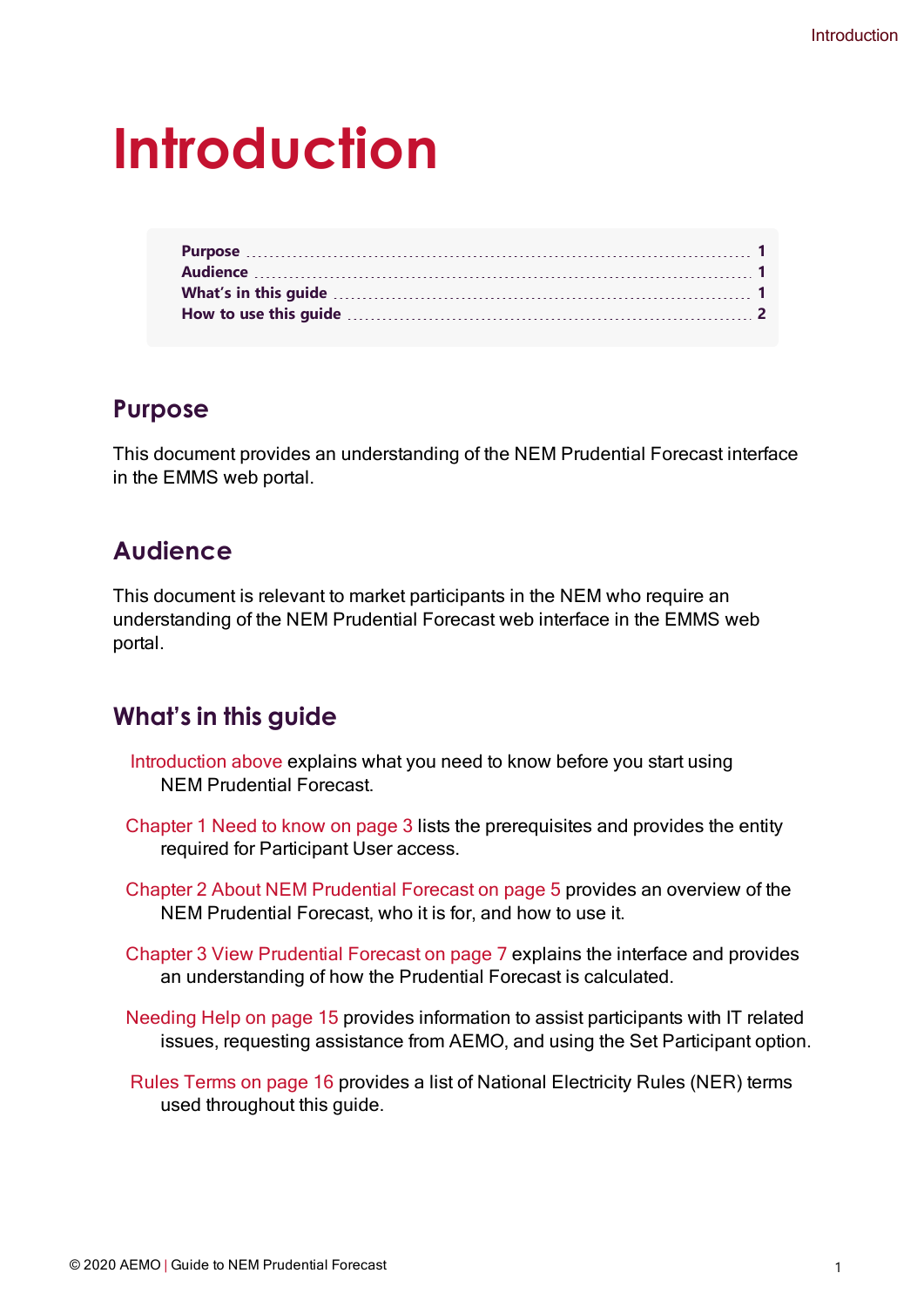[Glossary](#page-19-0) on page 17 explains the terms and abbreviations used throughout this guide.

[References](#page-22-0) on page 20 contains a list of references mentioned throughout this guide and where to find them.

Index on [page 21](#page-23-0) provides and easy way to find what you are looking for.

## <span id="page-4-0"></span>**How to use this guide**

- This guide is written in plain language for easy reading.
- Where there is a discrepancy between the National Electricity Rules (NER), and information or a term in this document, the National Electricity Rules (NER) takes precedence.
- Where there is a discrepancy between the, and information or a term in this document, the take precedence.
- Text in this format indicates there is a resource on AEMO's website, for details, see [References](#page-22-0) on page 20
- Text in this format indicates a link to a related resource.
- Actions to complete in the web portal interface are bold and dark grey.
- Rules terms used throughout this guide are listed on page  $16$  and defined in the National Electricity Rules (NER).
- Glossary terms are capitalised and have the meanings listed against them [\(see](#page-19-0) [page](#page-19-0) 17).
- References to time are Australian Eastern Standard Time (AEST).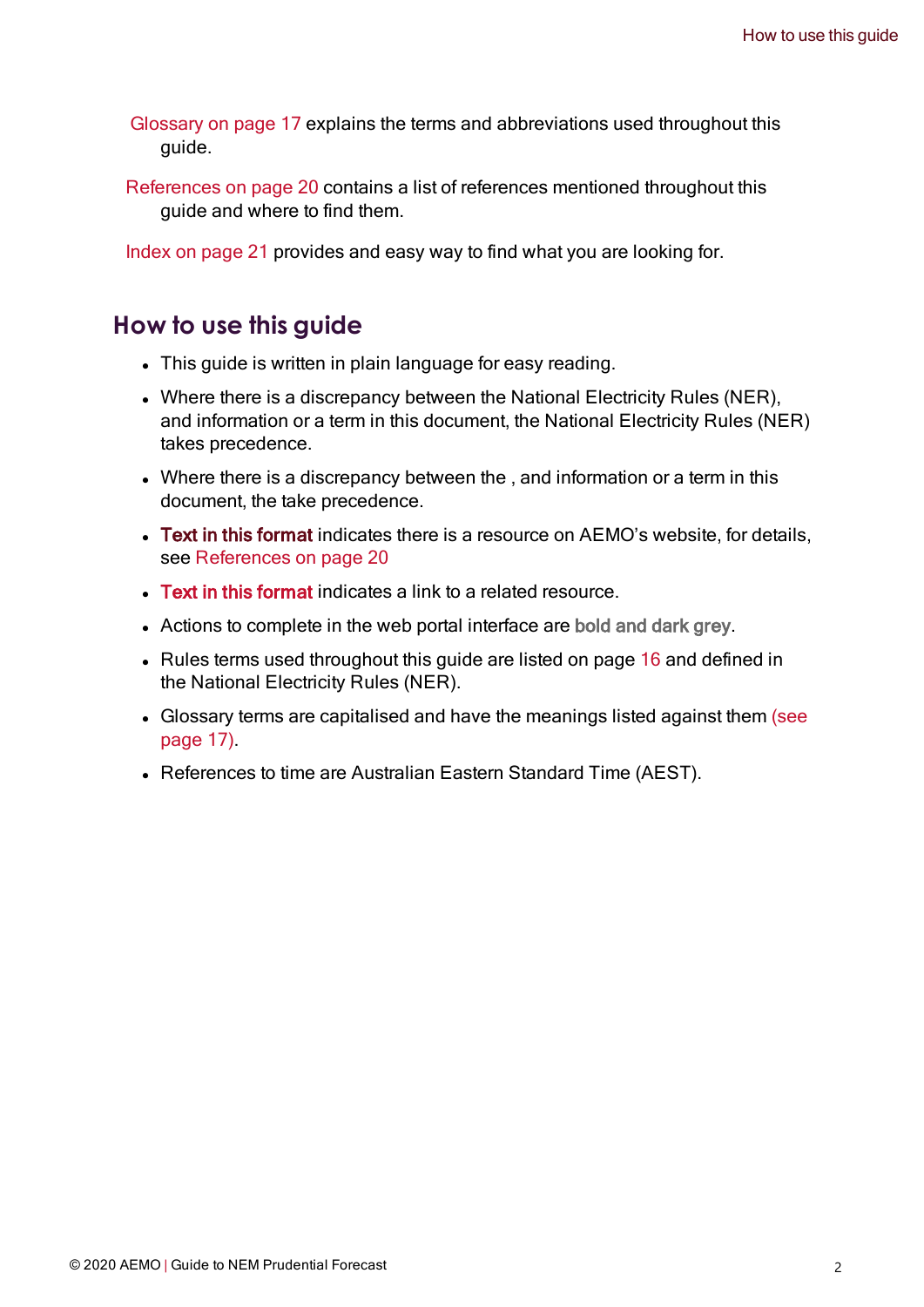# <span id="page-5-0"></span>**Chapter 1 Need to know**

## <span id="page-5-1"></span>**System requirements**

You access the web application using a web browser. You require:

- The website address where the application is located on AEMO's network:
	- <sup>o</sup> Pre-production: https://portal.preprod.nemnet.net.au
	- <sup>o</sup> Production: https://portal.prod.nemnet.net.au

The web application runs on both Windows and Unixlike operating systems.

- o Markets Portal help: https://portal.preprod.nemnet.net.au/help
- A compatible web browser. For help, see Supported web browsers.
- Access to MarketNet. If your company is a registered participant, you probably already have access because it is set up during the registration process. For more details, see Guide to Electricity [Information](http://www.aemo.com.au/) Systems.
- A monitor capable of 1024 x 768 screen resolution.
- A user ID and password provided by your company's participant administrator (PA) who controls access to AEMO's market systems. For more details see Guide to User Rights Management.

PAs are set up during the registration process, if you don't know who your company's PA is, contact AEMO's support hub.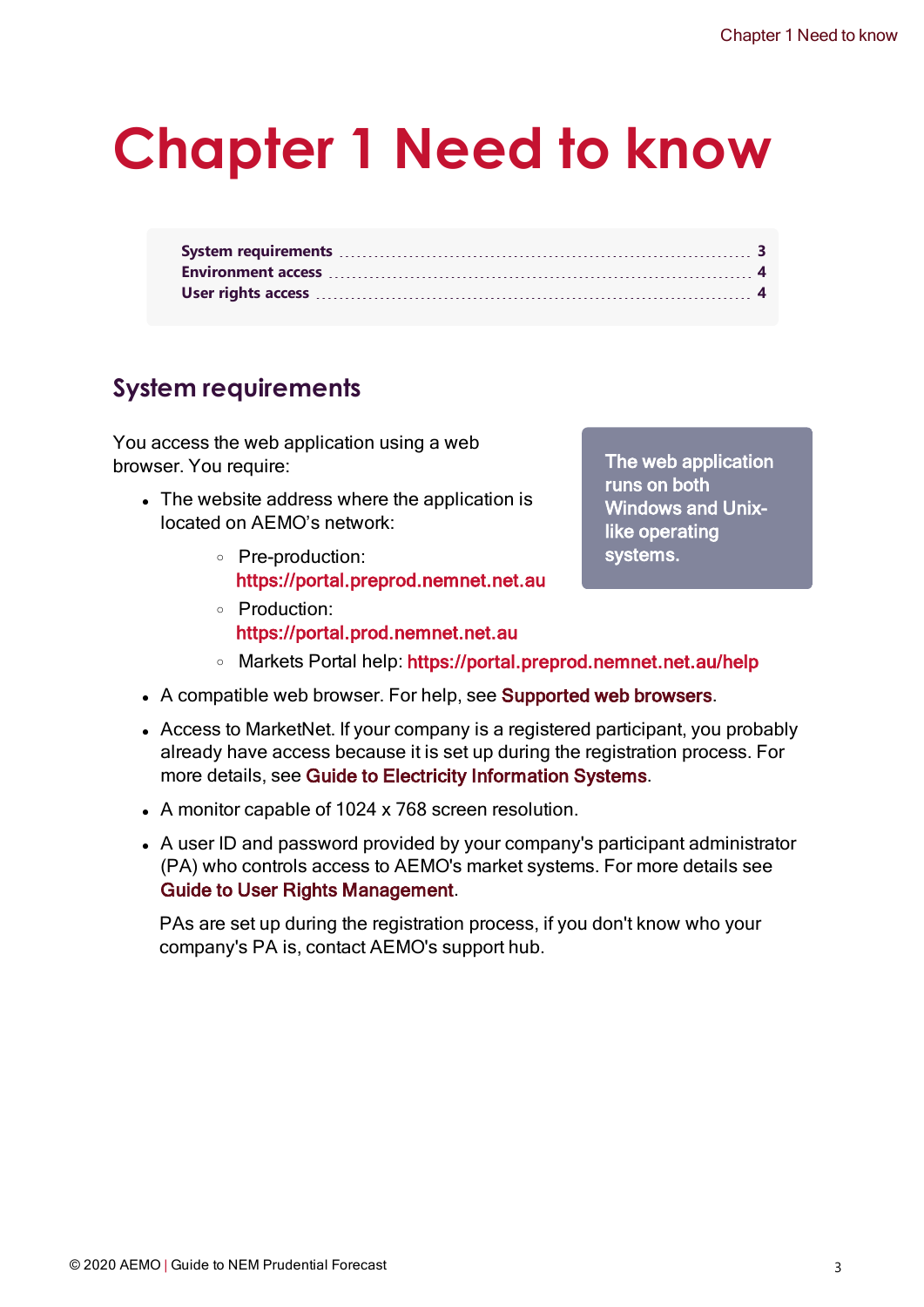## <span id="page-6-0"></span>**Environment access**

The Markets Portal gives you a clear indication of the environment you are working in by providing a different background colour for the menu:

- $\circ$  The pre-production environment has a green menu background
- $\circ$  The production environment has a blue menu background.

| <b>AEMO Markets Portal (pre-</b><br>production) | Australian Energy Market Operator Limited (NEMMCO)<br>Participant User ∨<br><b>Markets Portal application</b>                                                                                                                     | の |
|-------------------------------------------------|-----------------------------------------------------------------------------------------------------------------------------------------------------------------------------------------------------------------------------------|---|
| <b>MMS</b>                                      | Data Model Files Subscription for Australian Energy Market Operator Limited                                                                                                                                                       |   |
| Market Info                                     | NOTF:                                                                                                                                                                                                                             |   |
| <b>Settlements</b>                              | The latest version of the MMS Data Model is v4.27. The previous or legacy version is v4.26<br>You should subscribe to the new version of any legacy files you are currently subscribed to. Please ensure new files are processing |   |
|                                                 | successfully before unsubscribing from legacy files.<br><b>Samples</b><br><b>CONTRACTOR</b>                                                                                                                                       |   |

## <span id="page-6-1"></span>**User rights access**

To access NEM Credit Support, Participant Users must have the appropriate user rights access. The access right determines the functionalities and transactions you can use to access the web portal, batch interfaces, FTP, and API services.

Participant Administrators (PAs) authorise Participant User access in MSATS. The initial PA is set up by the AEMO system administrator as part of the registration process.

Your company's participant administrator (PA) grants you permission to use NEM Credit Support.

The entity required for access is:

• PRUDENTIAL DASHBOARD: EMMS -Settlements - View Prudentials

## <span id="page-6-2"></span>**Set participant**

Where a Participant User has user rights assigned by more than one Participant ID, the Participant User selects the Participant ID they want to represent using the Set Participant option. For help, see Setting a participant on page 1.

For more details about participant administration and user rights access, see [Guide](https://aemo.com.au/-/media/Files/Electricity/NEM/Retail_and_Metering/Market_Settlement_And_Transfer_Solutions/Guide_to_User_Rights_Management.pdf) to User Rights [Management](https://aemo.com.au/-/media/Files/Electricity/NEM/Retail_and_Metering/Market_Settlement_And_Transfer_Solutions/Guide_to_User_Rights_Management.pdf).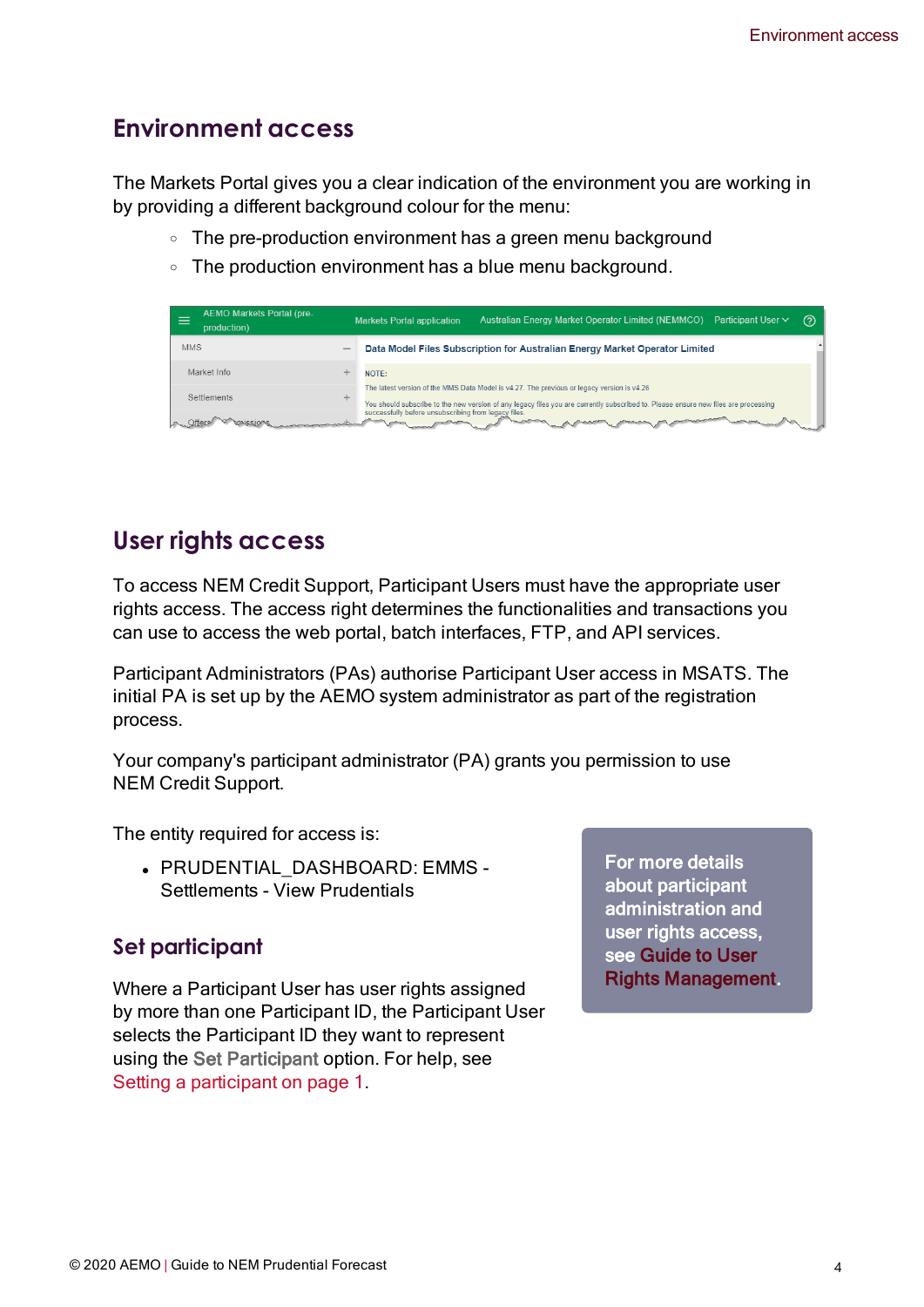# <span id="page-7-0"></span>**Chapter 2 About NEM Prudential Forecast**

## <span id="page-7-1"></span>**What is NEM Prudential Forecast for**

<span id="page-7-4"></span>The NEM Prudential Forecast provides participants with a forecast of their expected prudential position for the next NEM business day, enabling participants to better manage their Prudential Requirements.

## <span id="page-7-2"></span>**Who can use NEM Prudential Forecast**

<span id="page-7-5"></span>Registered Market Participants, and AEMO have access to the information in the system in accordance with the National Electricity Rules (NER).

Your company's participant administrator grants you permission to use the Prudential Forecast using the MSATS User Administration interface. For further information about user administration, see the Guide to User Rights Management.

The entity required for access to View Prudentials is:

- EMMS Settlements View Prudentials
- Where a participant user has user rights assigned by more than one participant, they interactively choose the participant they represent, using the Set Participant option from the Administration menu.

## <span id="page-7-3"></span>**How to use NEM Prudential Forecast**

The NEM Prudential Forecast is part of AEMO's Electricity Market Management System (EMMS) web portal. It is a web-based application accessed using MarketNet and a web browser (for system requirements, see System requirements on page 1).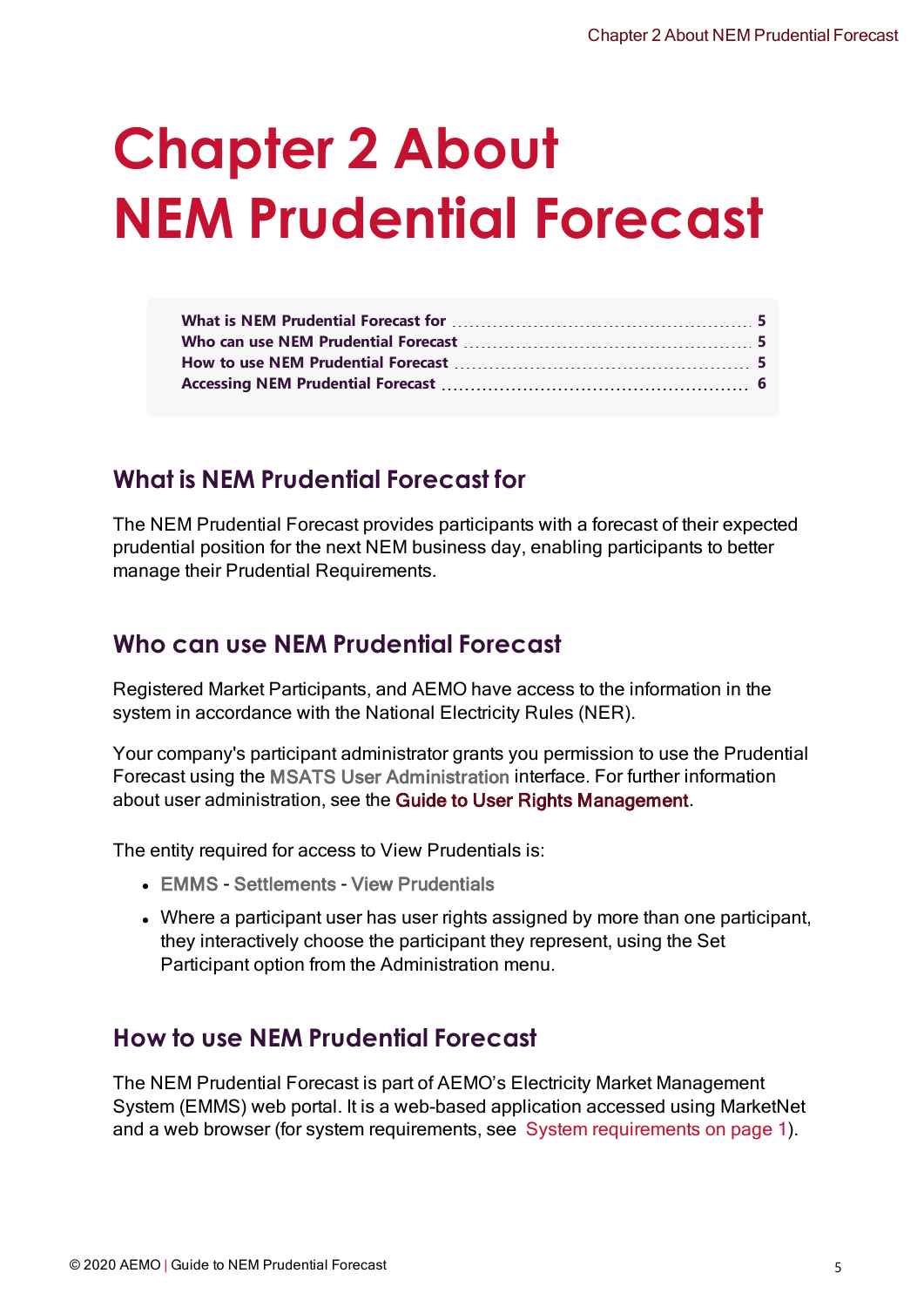## <span id="page-8-0"></span>**Accessing NEM Prudential Forecast**

To access NEM Prudential Forecast:

- 1. Using your web browser, access the web portal, either:
	- <sup>o</sup> 5MS Staging: https://portal.5ms.staging.test.marketnet.net.au/#/menu
	- <sup>o</sup> Pre-production: [https://portal.preprod.nemnet.net.au/](https://portal.prod.nemnet.net.au/)
	- <sup>o</sup> Production: <https://portal.prod.nemnet.net.au/>
- 2. Click Energy Market Systems and sign in using the user ID and password provided by your company's Participant Administrator (PA).
- 3. On the Markets Portal, go to MMS > Settlements > View Prudentials > NEM Prudential Forecast.

| <b>E</b> AEMO Markets Portal   |   |
|--------------------------------|---|
| <b>MMS</b>                     |   |
| Market Info                    | ÷ |
| Settlements                    |   |
| Settlements Direct             | ÷ |
| <b>View Prudentials</b>        |   |
| View NEM Prudential Dashboard  |   |
| View NEM Prudential Forecast   |   |
| View STTM Prudential Dashboard |   |
| View DWGM Prudential Dashboard |   |
| Payment Nomination             | ÷ |
| View/Create PM Offset          |   |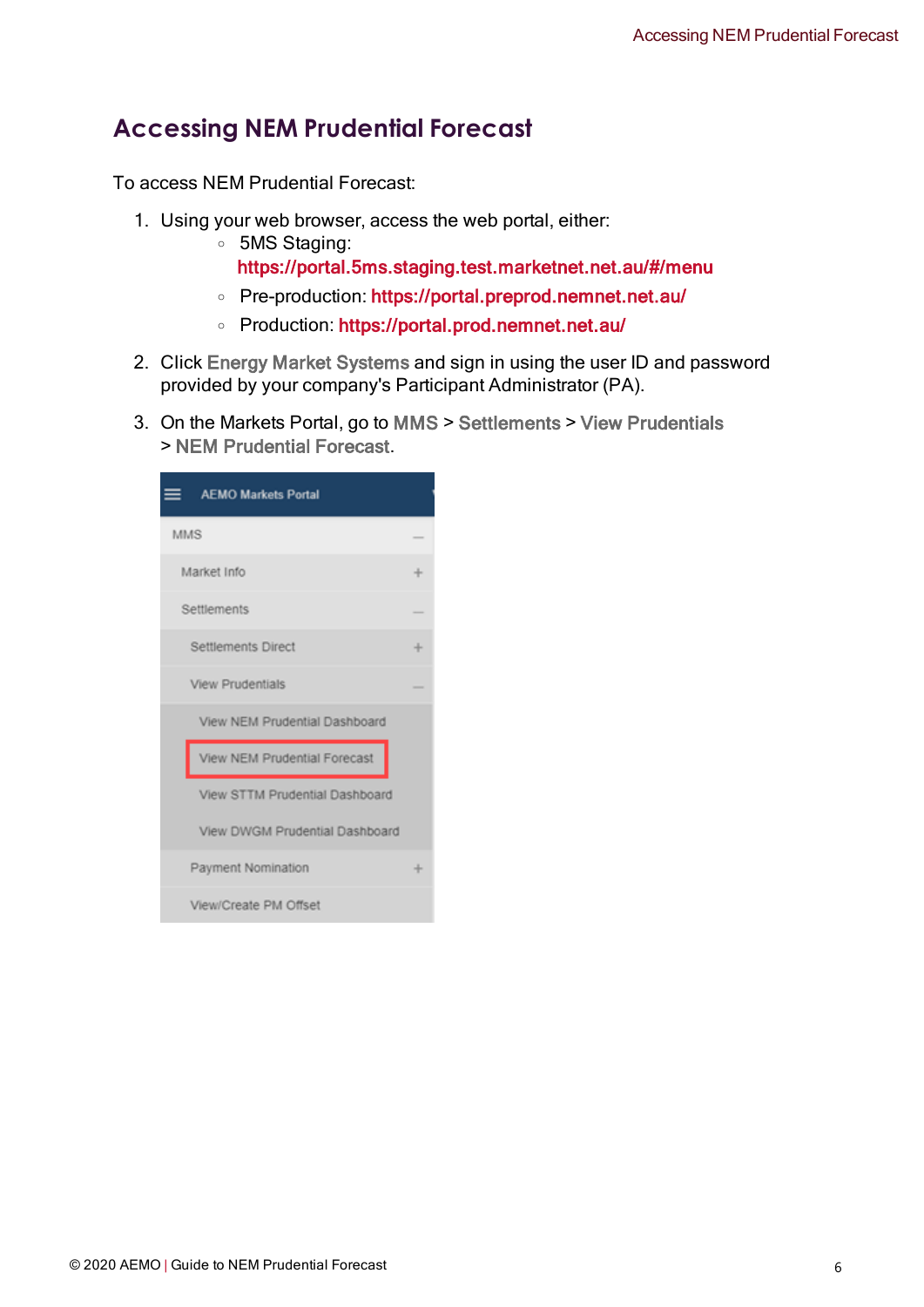# <span id="page-9-0"></span>**Chapter 3 View Prudential Forecast**

| Regional Reference Price (RRP) and 50% POE Forecast vs time for each region 9 |  |
|-------------------------------------------------------------------------------|--|
|                                                                               |  |

To access the Prudential Forecast, see Accessing [NEM Prudential](#page-8-0) Forecast on [page 6:](#page-8-0)

The Prudential Forecast displays, similar to the screenshot below:

| LAST UPDATED (MARKET TIME): 13/01/2020 13:40:10 |                                                      |                  |                                                                                                 |                         | NEXT PRUDENTIAL DAY: 14/01/2020 |            |                                                    | <b>NEXT PAYMENT DAY: 15/01/2020</b> |                |
|-------------------------------------------------|------------------------------------------------------|------------------|-------------------------------------------------------------------------------------------------|-------------------------|---------------------------------|------------|----------------------------------------------------|-------------------------------------|----------------|
|                                                 | CURRENT AND FORECAST OUTSTANDINGS AND TRADING MARGIN |                  |                                                                                                 |                         |                                 |            | CURRENT AND FORECAST TOTAL ENERGY PER REGION (MWH) |                                     |                |
|                                                 |                                                      |                  | Forecast                                                                                        |                         |                                 |            |                                                    | Forecast                            |                |
|                                                 | Current                                              | 90% POE          | <b>50% POE</b>                                                                                  | 10% POE                 | Region                          | Current    | 90% POE                                            | <b>50% POE</b>                      | <b>10% POE</b> |
| Outstandings                                    | \$125,125,672.49                                     | \$127,418,857.08 | \$128,032,879.10                                                                                | \$131,445,661.25        | NSW1                            | 189,462.02 | 353,737.02                                         | 357,751.02                          | 361,761.02     |
| <b>Trading Margin</b>                           | \$159,596,327.51                                     | \$157,303,142.92 | \$156,689,120.90                                                                                | \$153,276,338.75        | QLD1                            | 171,318.59 | 321,454.59                                         | 324,968.59                          | 328,483.59     |
|                                                 |                                                      |                  |                                                                                                 |                         | SA <sub>1</sub>                 | 33,621.53  | 65,150.53                                          | 67,530.53                           | 69,908.53      |
|                                                 |                                                      |                  |                                                                                                 |                         | TAS1                            | 30,302.55  | 51,824.55                                          | 53,032.55                           | 54,239.55      |
|                                                 |                                                      |                  |                                                                                                 |                         | VIC1                            | 121,790.32 | 234,962.32                                         | 241.315.32                          | 247.664.32     |
| \$300                                           | REGIONS TO PLOT ON THE GRAPH                         | NSW1             | REGIONAL REFERENCE PRICE (RRP) AND 50% POE FORECAST VS TIME FOR EACH REGION<br>VIC <sub>1</sub> | QLD1<br>SA <sub>1</sub> | TAS1                            |            |                                                    |                                     |                |
|                                                 |                                                      |                  |                                                                                                 |                         |                                 |            |                                                    |                                     |                |
| \$250                                           |                                                      |                  |                                                                                                 |                         |                                 |            |                                                    |                                     |                |
| \$200                                           |                                                      |                  |                                                                                                 |                         |                                 |            |                                                    |                                     |                |
| \$150                                           |                                                      |                  |                                                                                                 |                         |                                 |            |                                                    |                                     |                |
| Regional Reference Price (RRP)<br>\$100         |                                                      |                  |                                                                                                 |                         |                                 |            |                                                    |                                     |                |
| \$50<br>\$0                                     |                                                      |                  |                                                                                                 |                         |                                 |            |                                                    |                                     |                |

Figure 1 Figure 1: Prudential Forecast

The page displays date and times for the Last Updated (Market Time), Next Prudential Day and the Next Payment Day.

| Prudential Forecast for <b>Company Name</b>     |                                 |                              |  |  |  |  |
|-------------------------------------------------|---------------------------------|------------------------------|--|--|--|--|
| LAST UPDATED (MARKET TIME): 13/01/2020 13:40:10 | NEXT PRUDENTIAL DAY: 14/01/2020 | NEXT PAYMENT DAY: 15/01/2020 |  |  |  |  |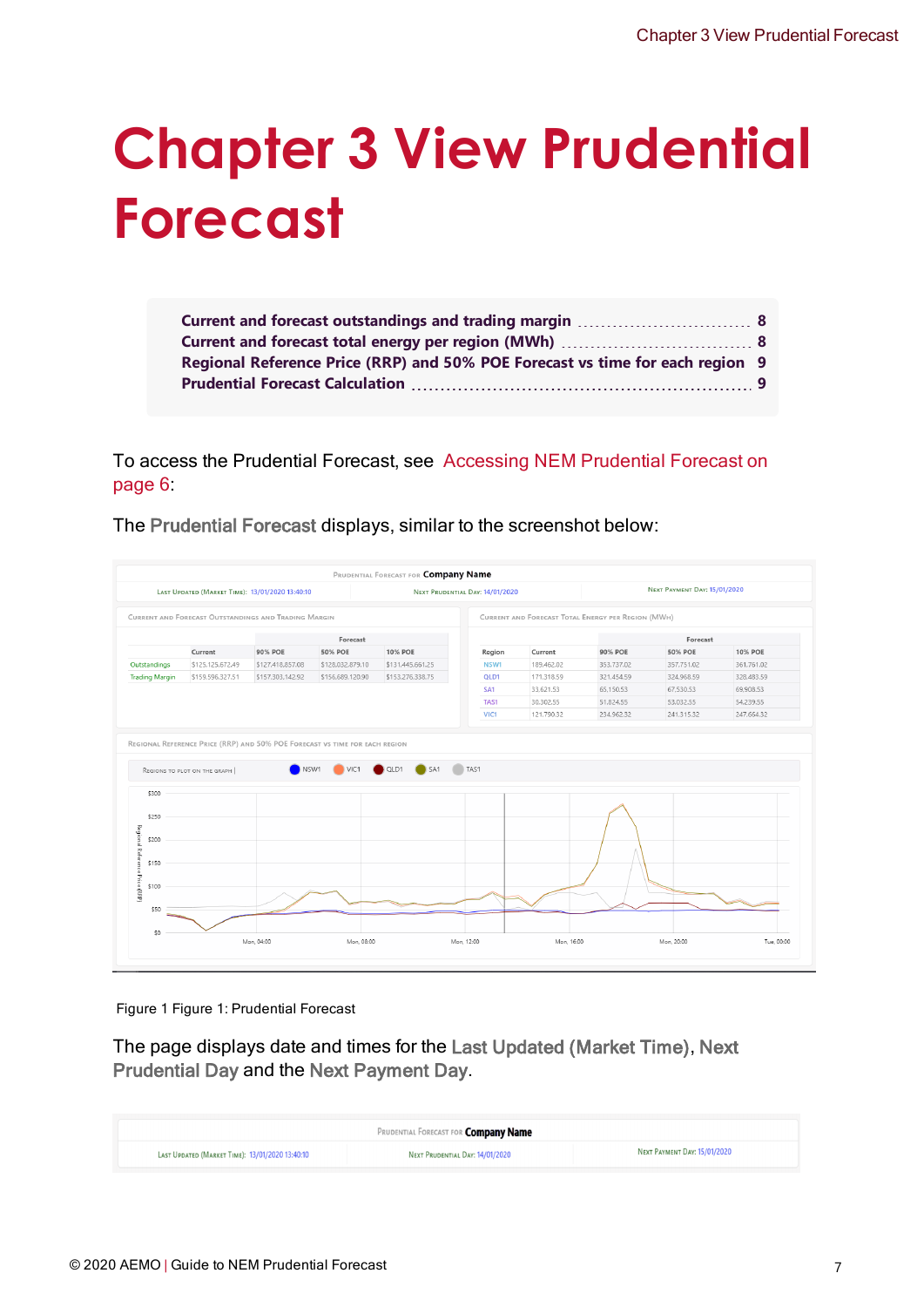New prudential forecast information is available every five minutes; click Refresh in your Internet browser to update the information.

## <span id="page-10-0"></span>**Current and forecast outstandings and trading margin**

<span id="page-10-2"></span>The Current and Forecast Outstandings and Trading Margin matrix displays the three forecast outstandings and trading margins for the requested participant with 10%, 50%, and 90% POE.

The POE is the probability of the actual price exceeding the forecast price.

|                       |                  |                  | Forecast         |                  |
|-----------------------|------------------|------------------|------------------|------------------|
|                       | Current          | 90% POE          | 50% POE          | 10% POE          |
| Outstandings          | \$125,125,672,49 | \$127,418,857.08 | \$128,032,879.10 | \$131,445,661.25 |
| <b>Trading Margin</b> | \$159,596,327.51 | \$157,303,142.92 | \$156,689,120.90 | \$153,276,338.75 |

## <span id="page-10-1"></span>**Current and forecast total energy per region (MWh)**

The Current and Forecast Total Energy per Region (MWh) matrix displays the total energy demand for the current day for each region, in MWh. The 10%, 50%, and 90% POE are to the beginning of the next business day.

The POE is the probability of the actual energy exceeding the forecast energy.

|                  |            |            | Forecast   |                |  |
|------------------|------------|------------|------------|----------------|--|
| Region           | Current    | 90% POE    | 50% POE    | <b>10% POE</b> |  |
| NSW1             | 189.462.02 | 353,737.02 | 357,751.02 | 361,761.02     |  |
| OLD1             | 171,318.59 | 321,454.59 | 324,968.59 | 328,483.59     |  |
| SA <sub>1</sub>  | 33,621.53  | 65,150.53  | 67,530.53  | 69,908.53      |  |
| TAS1             | 30,302.55  | 51,824.55  | 53,032.55  | 54,239.55      |  |
| VIC <sub>1</sub> | 121,790.32 | 234,962.32 | 241,315.32 | 247,664.32     |  |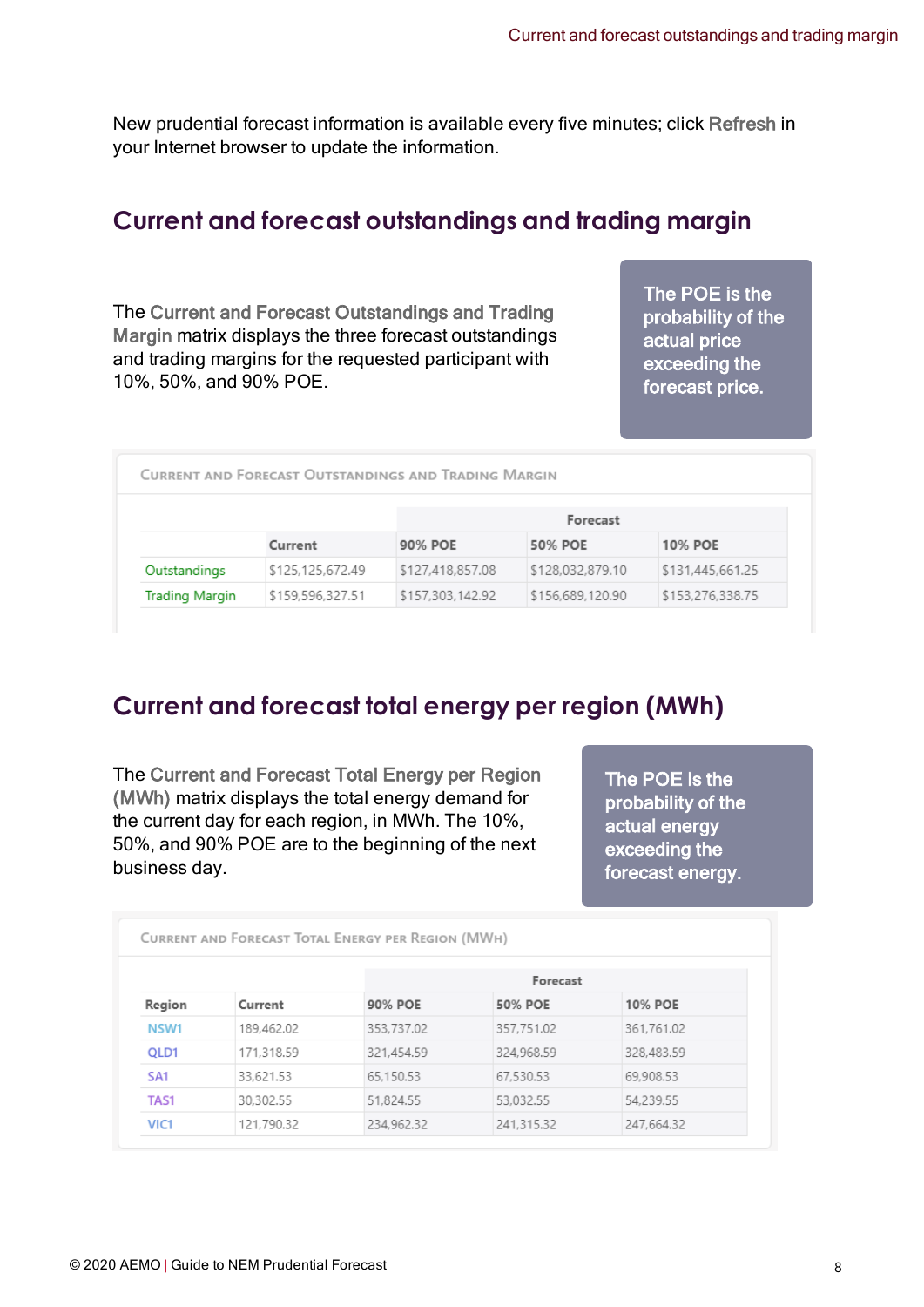## <span id="page-11-0"></span>**Regional Reference Price (RRP) and 50% POE Forecast vs time for each region**

<span id="page-11-3"></span>The Regional Reference Price (RRP) and 50% POE Forecast vs time for each region chart displays the actual and forecast price of 50% POE for each region.





## <span id="page-11-1"></span>**Prudential Forecast Calculation**

<span id="page-11-4"></span>The forecast prudential position of a company is determined using a forecast price curve (see [Forecast](#page-11-2) price curve) and a forecast energy curve (see [Forecast](#page-12-0) energy [curve](#page-12-0)), that includes both generation and consumption. The forecast position includes security deposits, reallocations, credit support, early payments, and GST, and does not take into account any ancillary service prices.

## <span id="page-11-2"></span>**Forecast price curve**

Where available the known regional reference price (RRP) is used. For the forecast price curve, three scenarios are used to provide the required forecast price curves.

| <b>POE</b> | Description   | Stage 1          | Stage 2        | Stage 3                        |
|------------|---------------|------------------|----------------|--------------------------------|
| 10%        | High forecast | Actual RRP where | Pre-dispatch   | 1.1 x maximum of the last 5    |
|            | price curve   | available.       | sensitivity 27 | like-periods                   |
| 50%        | Mid forecast  | Actual RRP where | P5 then Pre-   | Median price of the last 3     |
|            | price curve   | available.       | dispatch       | like-periods                   |
| 90%        | Low forecast  | Actual RRP where | Pre-dispatch   | 0.7 x Median price of the last |
|            | price curve   | available.       | Sensitivity 28 | 3 like-periods                 |

Table 1 Forecast price bands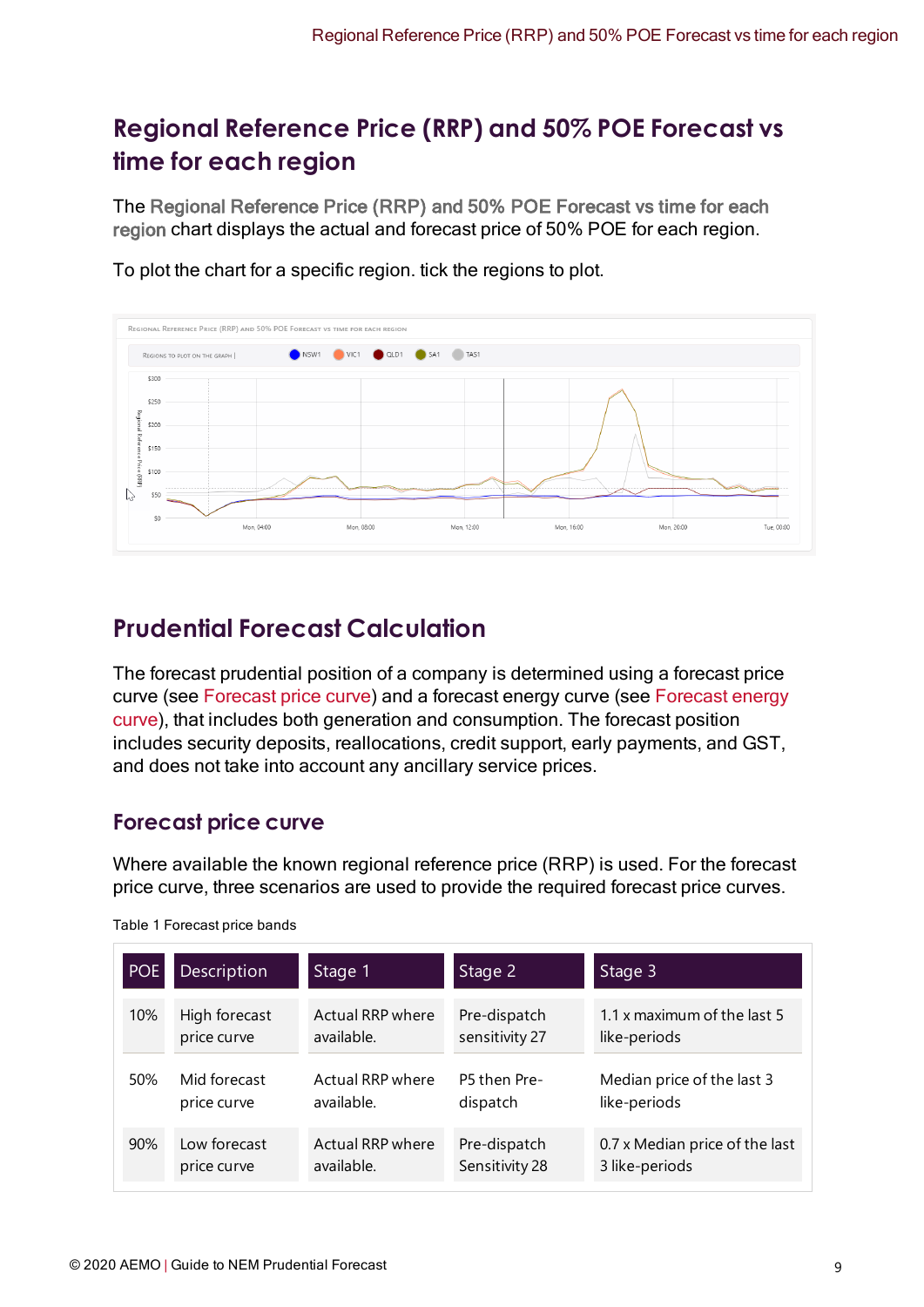Notes:

- POE is the probability of the actual price exceeding the forecast price.
- Stage 1 refers to periods where an RRP is available.
- Stage 2 refers to periods where an RRP is not available, but a pre-dispatch solution exists.
- Stage 3 refers to periods where neither an RRP or pre-dispatch price is available.

### <span id="page-12-0"></span>**Forecast energy curve**

- The 50 and 90 percent POE calculations use generation data (known or predispatch) when these values are available.
- The 10 percent POE scenario assumes zero generation.
- Zero generation is assumed when no generation data is available.
- Energy consumption data is determined using like-days and regional demand forecasts. A participant's energy consumption is scaled by a regional scaling factor (RSF). The regional scaling factor is a period-by-period comparison of known regional energy demand from a like day and a forecast period.

Figure 2 Sample calculation of RSF

 $RSF = RE_t/RE_t$ 

 $RSF = Regional Scaling Factor$ 

 $RE_t = Regional$  Energy Today or Future Date

#### $RE<sub>l</sub> = Like Day Regional Energy$

|            | Like day, like period |        |        |            | Forecast |        |            |
|------------|-----------------------|--------|--------|------------|----------|--------|------------|
| Region     | Date                  | Period | Demand | Date       | Period   | Demand | <b>RSF</b> |
| VIC        | 15/09/2010            | 23     | 6217   | 22/09/2010 | 23       | 6366   | 1.023967   |
| <b>VIC</b> | 15/09/2010            | 24     | 6205   | 22/09/2010 | 24       | 6345   | 1.022562   |
| VIC        | 15/09/2010            | 25     | 6258   | 22/09/2010 | 25       | 6349   | 1.014541   |
| <b>VIC</b> | 15/09/2010            | 26     | 6298   | 22/09/2010 | 26       | 6388   | 1.01429    |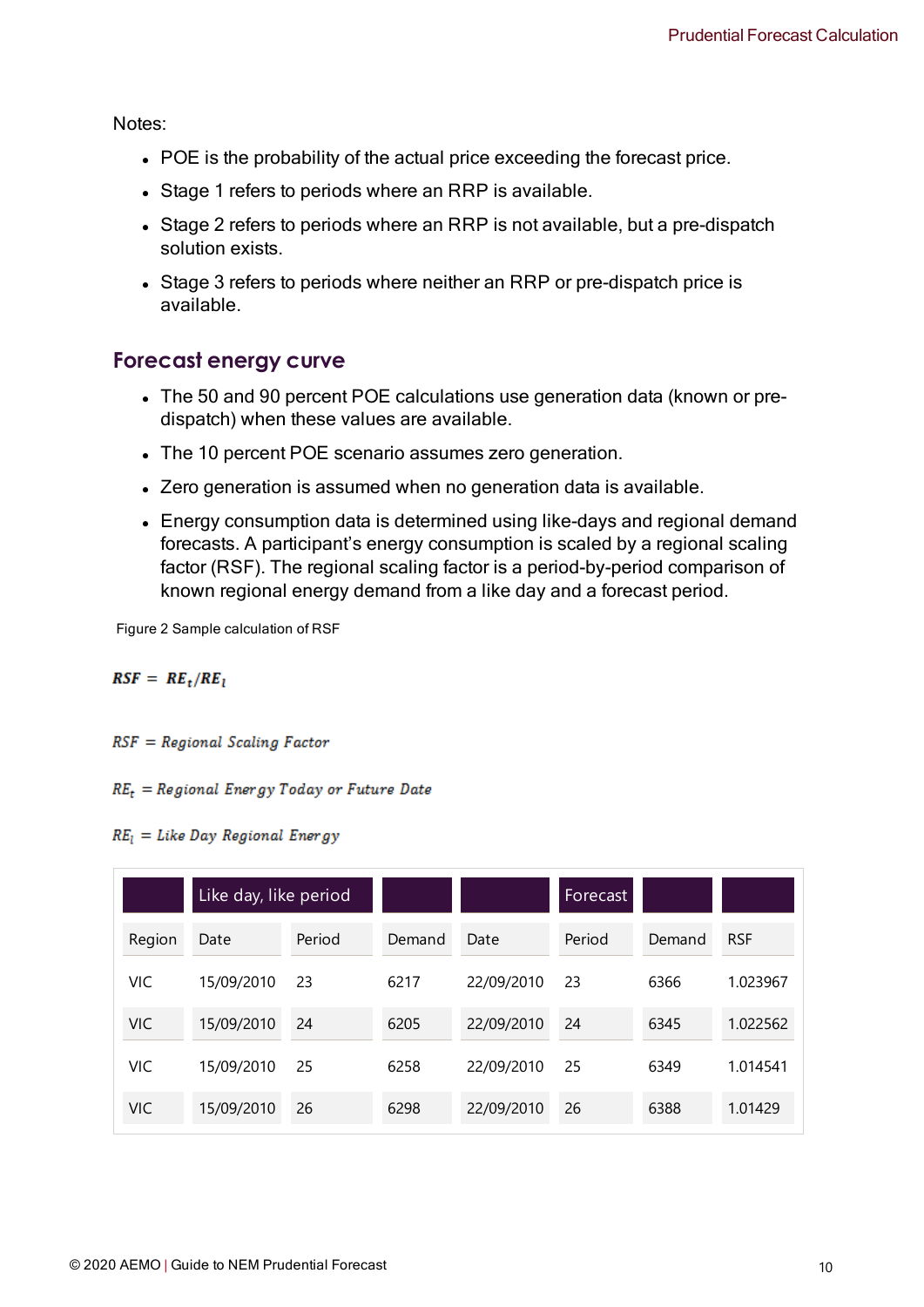Figure 3 Forecast price bands

$$
E_f = E_l \times RSF
$$

Where:

$$
E_f = Energy\ For\,
$$

 $E_l =$  Like Day Energy

### $RSF = Regional Scaling Factor$

|                    | Like day, like period |        |        |            |            | Forecast |          |
|--------------------|-----------------------|--------|--------|------------|------------|----------|----------|
| Company            | Date                  | Period | Demand | <b>RSF</b> | Date       | Period   | Demand   |
| COMP <sub>1</sub>  | 15/09/2010            | 23     | 12     | 1.023967   | 22/09/2010 | 23       | 12.2876  |
| COMP <sub>1</sub>  | 15/09/2010            | 24     | 12.7   | 1.022562   | 22/09/2010 | 24       | 12.98654 |
| COMP <sub>1</sub>  | 15/09/2010            | 25     | 11.6   | 1.014541   | 22/09/2010 | 25       | 11.76868 |
| COMP <sub>_1</sub> | 15/09/2010            | 26     | 9.5    | 1.01429    | 22/09/2010 | 26       | 9.635757 |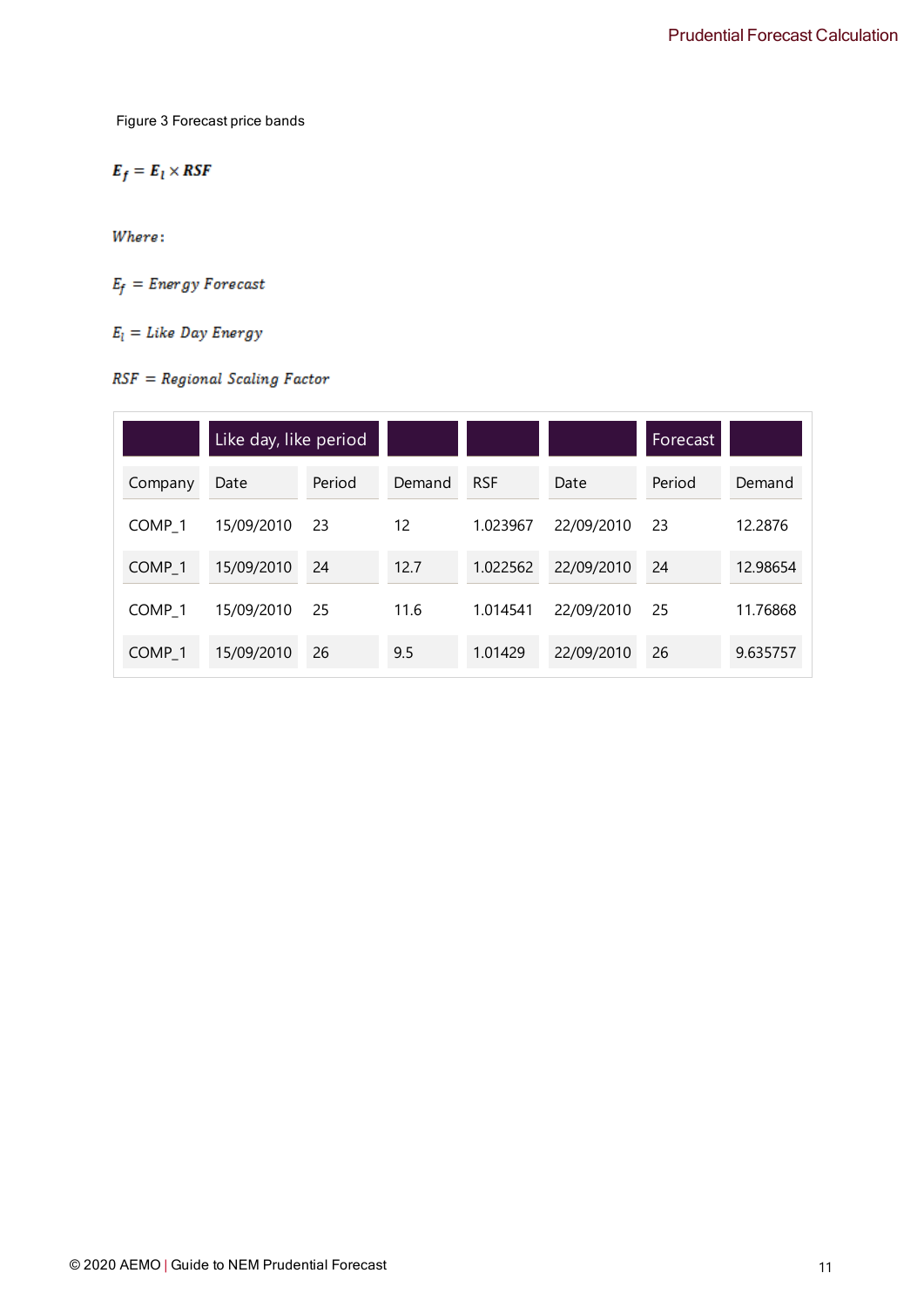# <span id="page-14-0"></span>**Chapter 4 NEM Alert Notifications**

This chapter provides details on the notifications you can subscribe to in the Settlements Direct web portal. You can subscribe to each notification separately. The notifications for NEM Prudential Forecastare as follows:

- Daily Forecasted Prudential Position (Afternoon): a notification is sent to subscribed NEM participants on schedule and includes the following information:
	- <sup>o</sup> Company Name
	- <sup>o</sup> Company ID
	- <sup>o</sup> Outstandings
	- <sup>o</sup> Trading Limit
	- <sup>o</sup> Trading Margin
	- <sup>o</sup> Prudential breach (or not)

## <span id="page-14-1"></span>**Setting up notification messages**

To configure Reallocations notification messages, you must make sure you are subscribed to the Data Subscription web application.

### **Add Participant Users as Participant Contacts**

- 1. On the MSATS web portal, click Participants and then Participant Contacts.
- 2. On the Participants Contacts List page, click New about the Actions column.
- 3. Enter the information for the participant you want to add.
- 4. Under the Contact Type dropdown, select S.
- 5. Click Save.

Participants are subscribed to the Data Subscription as a part of the registration process. For more information, see [Guide](https://www.aemo.com.au/-/media/Files/Electricity/NEM/IT-Systems-and-Change/2017/Guide-to-Data-Subscription.pdf) to Data **[Subscription](https://www.aemo.com.au/-/media/Files/Electricity/NEM/IT-Systems-and-Change/2017/Guide-to-Data-Subscription.pdf)** 

For more details, see Creating a new contact section in the [Guide](https://www.aemo.com.au/-/media/Files/Electricity/NEM/Retail_and_Metering/Market_Settlement_And_Transfer_Solutions/2019/Guide-to-MSATS-Web-Portal.pdf) to [MSATS Web Portal](https://www.aemo.com.au/-/media/Files/Electricity/NEM/Retail_and_Metering/Market_Settlement_And_Transfer_Solutions/2019/Guide-to-MSATS-Web-Portal.pdf).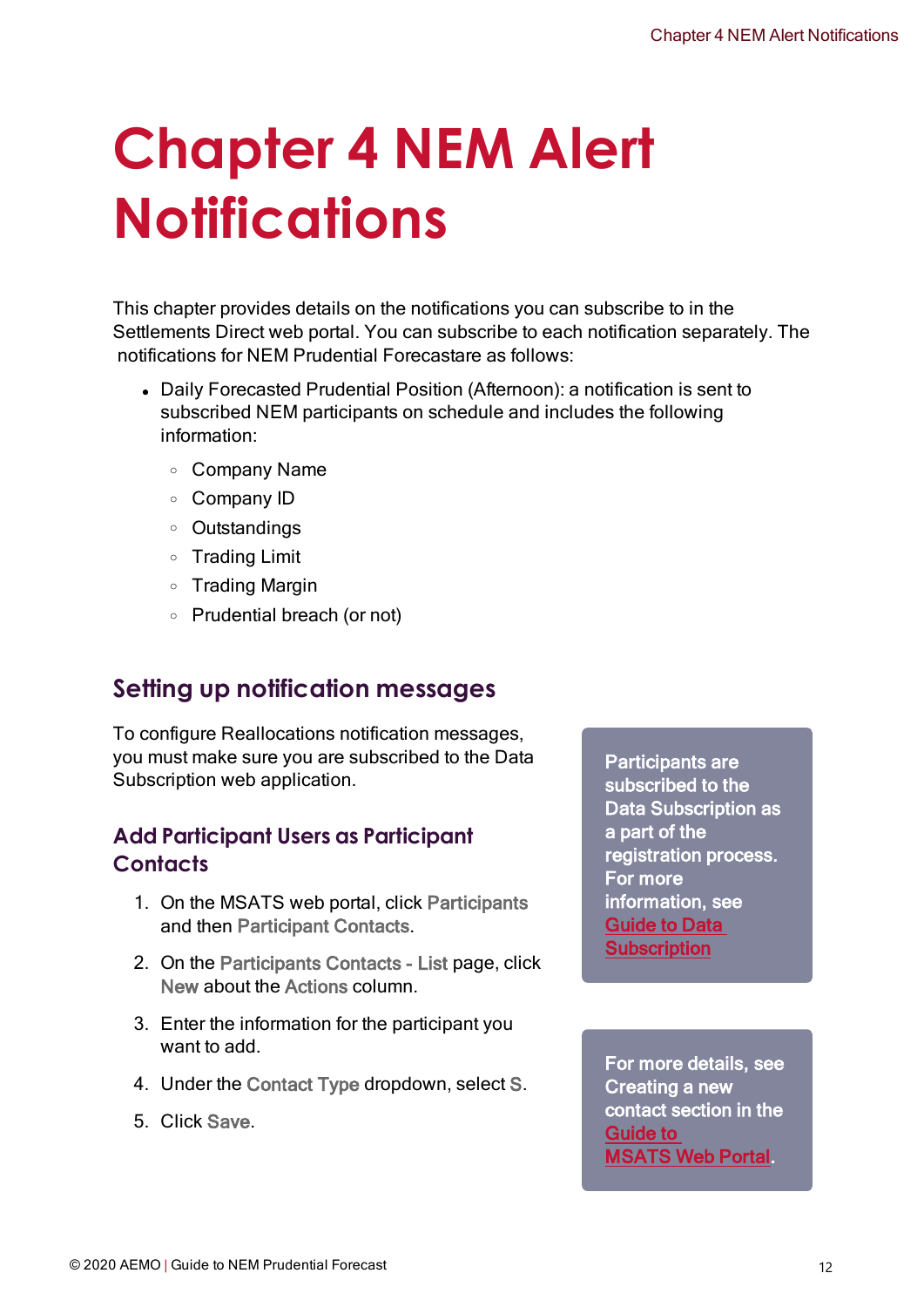### **Subscribe to notifications of Settlement Direct**

- 1. In the EMMS Markets Portal, click MMS > Settlements Direct > Subscriptions.
- 2. In Category, select NEM Alerts, Reminders and Notifications.

For more details, see Creating a new contact section in the Guide to MSATS Web Portal

- 3. In the Type dropdown options, select from the following notification types:
	- <sup>o</sup> For a daily update on your prudential position, choose the Daily Forecasted Prudential Position Actual (Afternoon).
- 4. Select Email or Notify by SMS.
- 5. Click Submit.

### **Prudential forecast notifications**

The prudential forecast notifications are sent to the subscribed NEM participants on schedule (business days at 1 pm) each afternoon on a day that preceeds the business day. The notification includes the following information:

- Company Name
- Company ID
- Outstandings
- Trading limit
- Trading margin
- Prudential breach (or not)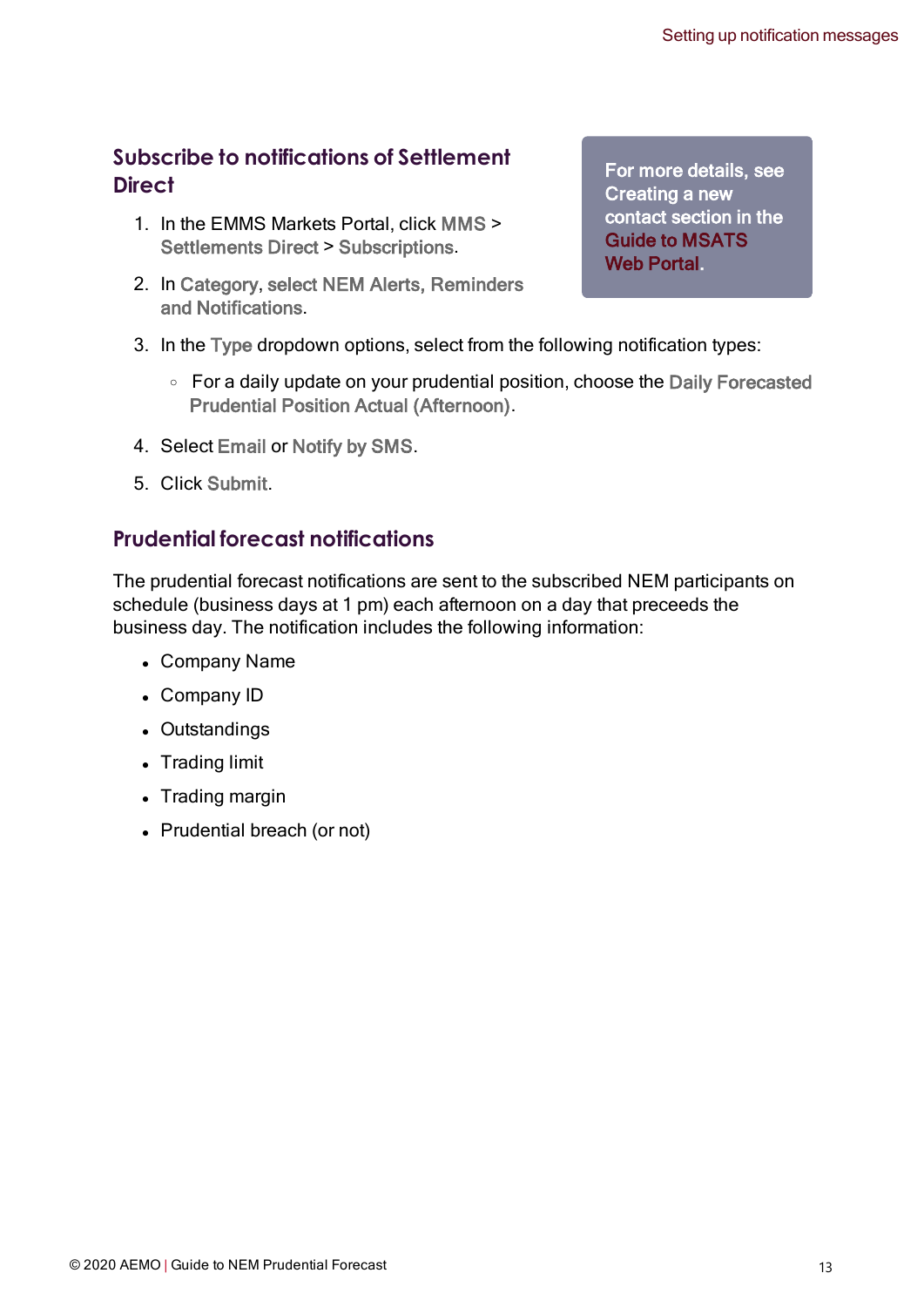#### **Sample email**

Subject: NEM Prudential Forecast <YYYY-MMM-DD>

Body:

<COMPANY\_NAME> (<COMPANY\_ID>) NEM Prudential Forecast for <YYYY-MMM-DD>

Outstandings: -999,999,999.00 Trading Limit: -999,999,999.00 Trading Margin: -999,999,999.00 Prudential breach (or not)

Questions? contact AEMO prudential team at prudentials@aemo.com.au

#### **Sample SMS**

NEM Forecast <YYYY-MMM-DD>,<COMPANY\_NAME>: <Outstanding:- 999,999,999.00> <Limit:-999,999,999.00> <Margin:-999,999,999.00> <In breach (or not)>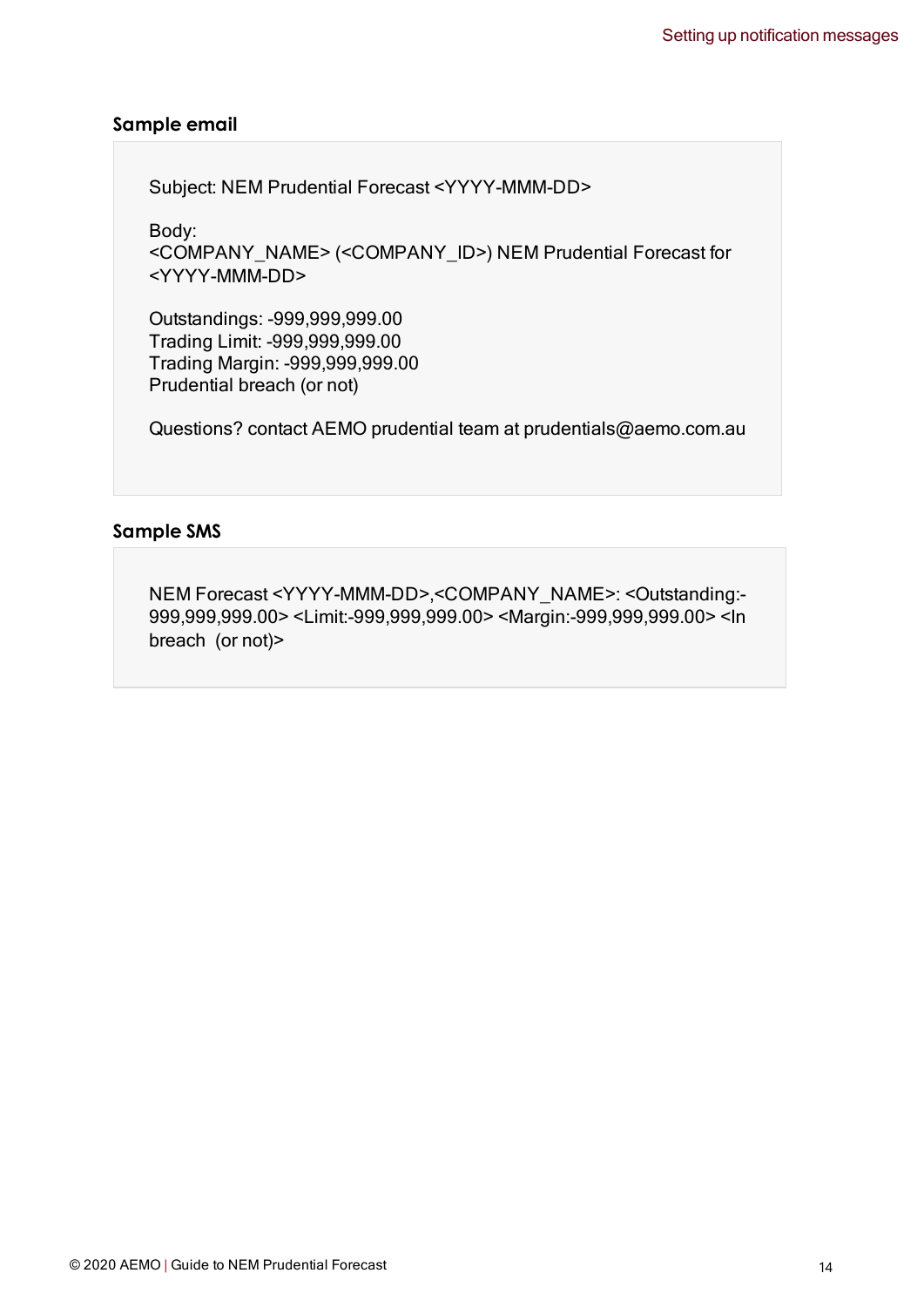# <span id="page-17-0"></span>**Needing Help**

**[Feedback](#page-17-1) [15](#page-17-1)**

## **Information to provide**

Please provide the following information when requesting assistance from AEMO:

- Your contact details
- Company name
- Company ID
- System or application name
- Environment: production or pre-production
- Problem description
- Screenshots

For AEMO software-related issues please also provide:

- Participant ID (if Data Interchange (DI) problem)
- Version of software
- Properties or log files

## <span id="page-17-1"></span>**Feedback**

To suggest improvements to this document, please contact the [AEMO's](mailto:supporthub@aemo.com.au?subject=Feedback) support hub.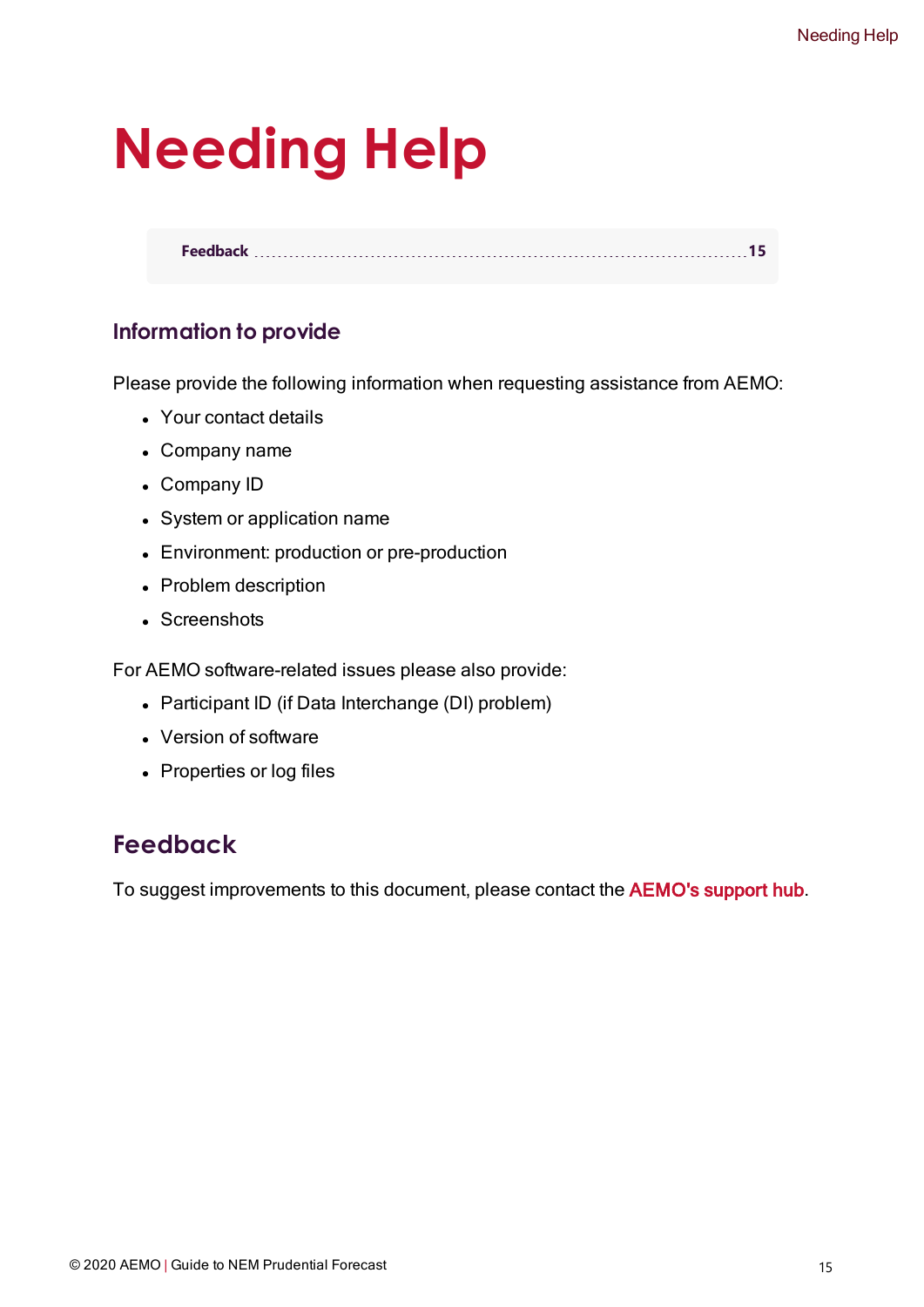# <span id="page-18-0"></span>**Rules Terms**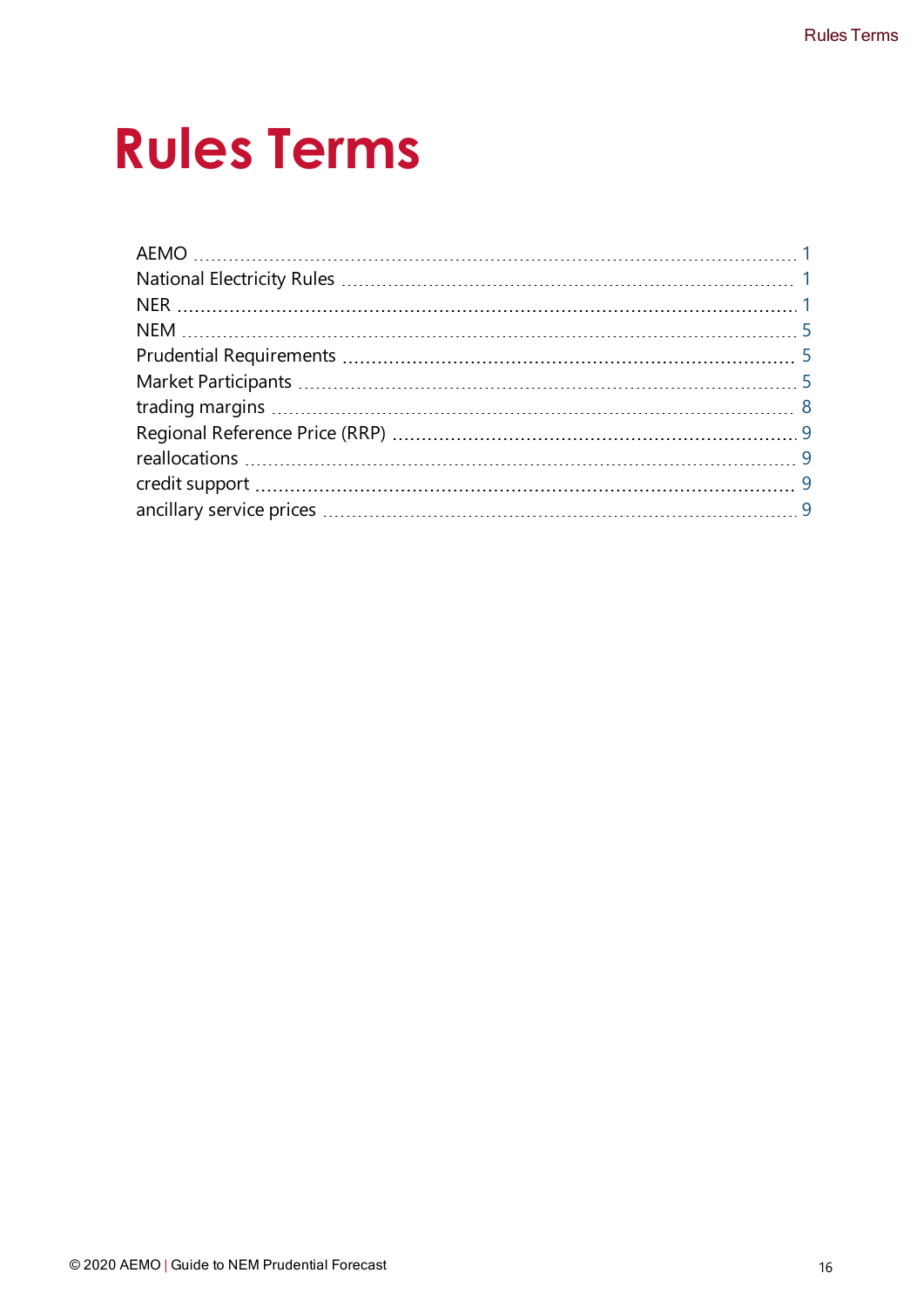# <span id="page-19-0"></span>**Glossary**

### **AEMO Communication**

An email from AEMO to a distribution list of Registered Participant contacts broadcasting NEM-related information.

### **AEST**

Australian Eastern Standard Time

### **Data Interchange**

A set of cooperating applications used to replicate data between AEMO's energy market systems and a participant's DBMS conforming to the MMS Data Model.

### **Data Model**

The definition of the interface to participants of data published by AEMO for gas or electricity. A database conforming to the Data Model can contain a local copy of all current participant-specific data recorded in the main database. The Data Model includes database tables, indexes, and primary keys.

### **EMMS Markets Portal**

Wholesale Electricity Market Management System; software, hardware, network and related processes to implement the wholesale energy market.

### **FTP**

File transfer protocol

### **FTP Gateway**

Uses FTP protocol to deliver communications.

### **FTP Protocol**

A B2B e-Hub and EMMS delivery method.

### **MarketNet**

AEMO's private network available to participants having a participant ID

### **MCL**

Maximum Credit Limit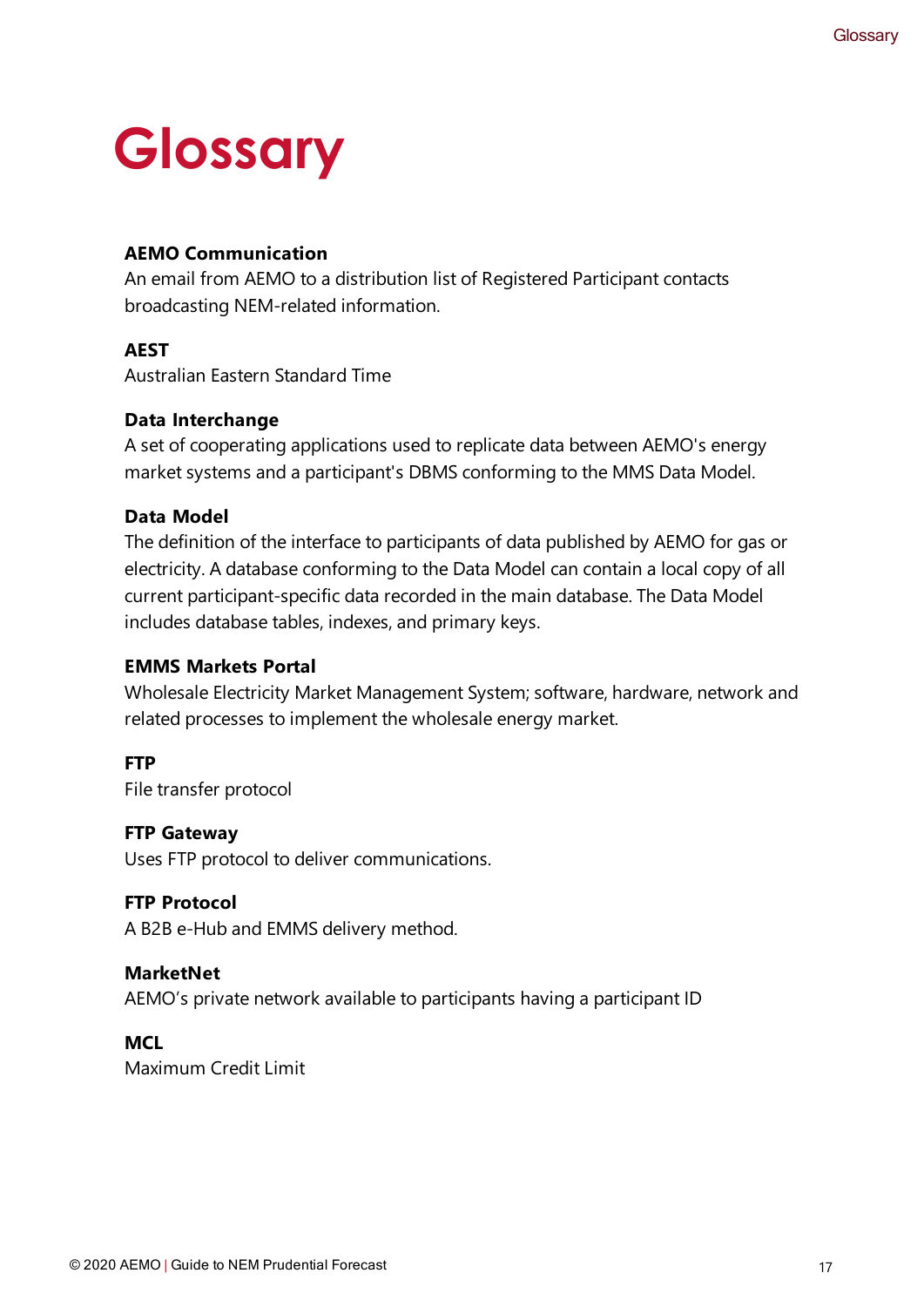### **MW**

**Megawatt** 

### **MWh** Megawatt hour

**NEMDE**

National Electricity Market Dispatch Engine

### **NEMweb**

Public market data in csv file format: http://www.nemweb.com.au/

### **PA**

participant administrator

### **Participant Administrator**

Your company's PA set up by AEMO during registration

### **Participant File Server**

The publishing point from AEMO systems to participant systems. Each participant is allocated an account and access to private and public areas. Participants are responsible for interfacing with the participant file server.

### **Participant ID**

Registered participant identifier; A company can have more than one Participant ID.

### **Participant User**

An end-user, using AEMO's participant energy market systems to view and retrieve information on behalf of a participant ID. The participant users access rights are created and maintained by the participant ID's Participant Administrator.

### **Participant User ID**

The user ID you used to login to the system.

### **PCO**

Participant Current Outstandings

### **POE**

Probability of Exceedence

### **Pre-production**

AEMO's test system available to participants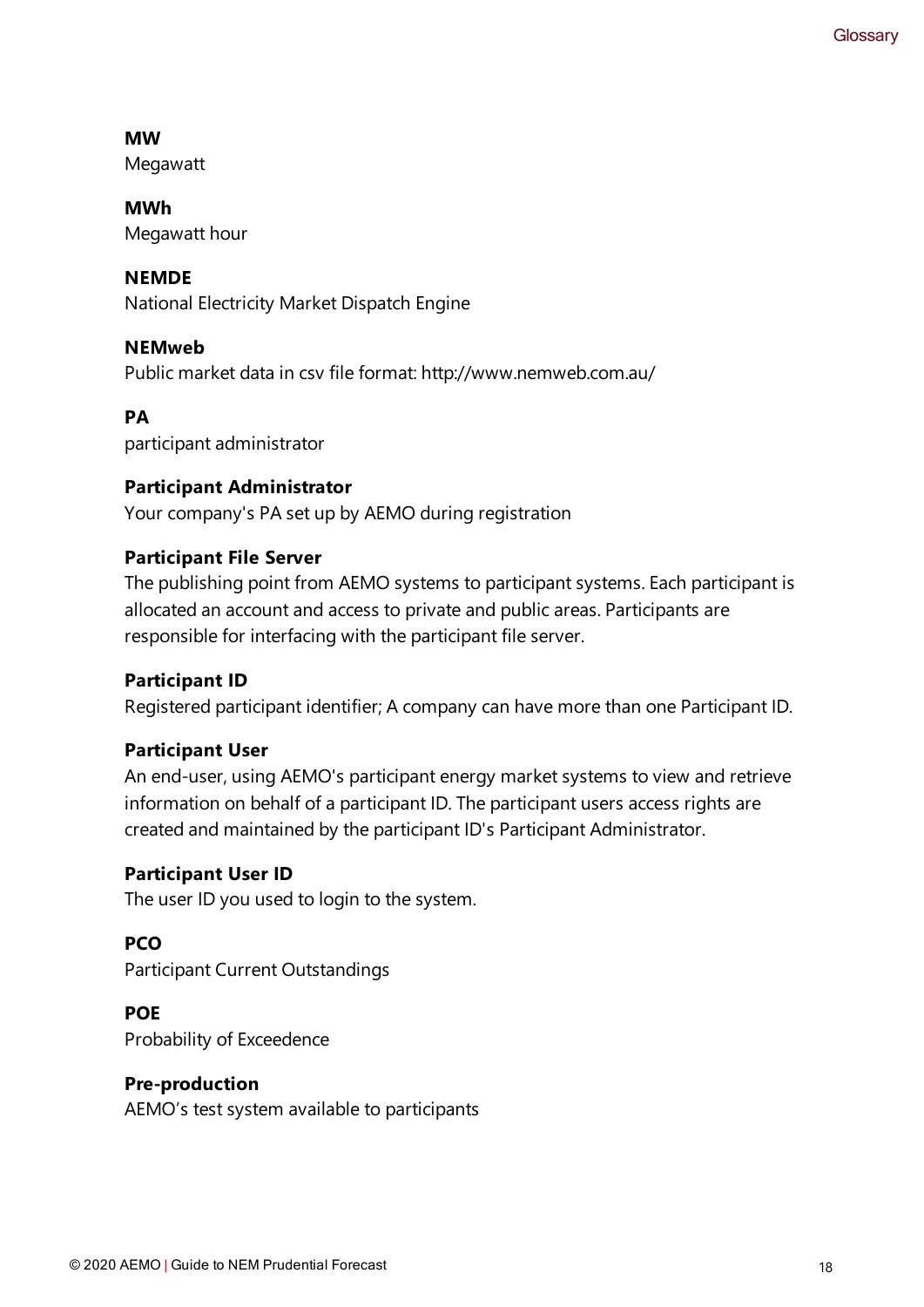**Production** AEMO's live system

**RRP** Region Reference Price

**RSF** Regional Scaling Factor

### **Set Participant**

Where a Participant User has user rights assigned by more than one participant ID, the Participant User can select the participant ID they want to represent using the Set Participant option in the web portals.

### **URM**

User Rights Management; see the Guide to URM on AEMO's website

### **VPN**

Virtual Private Network

### **XML**

eXtensible Mark-up Language.

### **Zip**

A file containing business data with filename extensions of .zip, are compressed, and contain one file with a filename extension of .XML. The XML file contains the XML coded message data.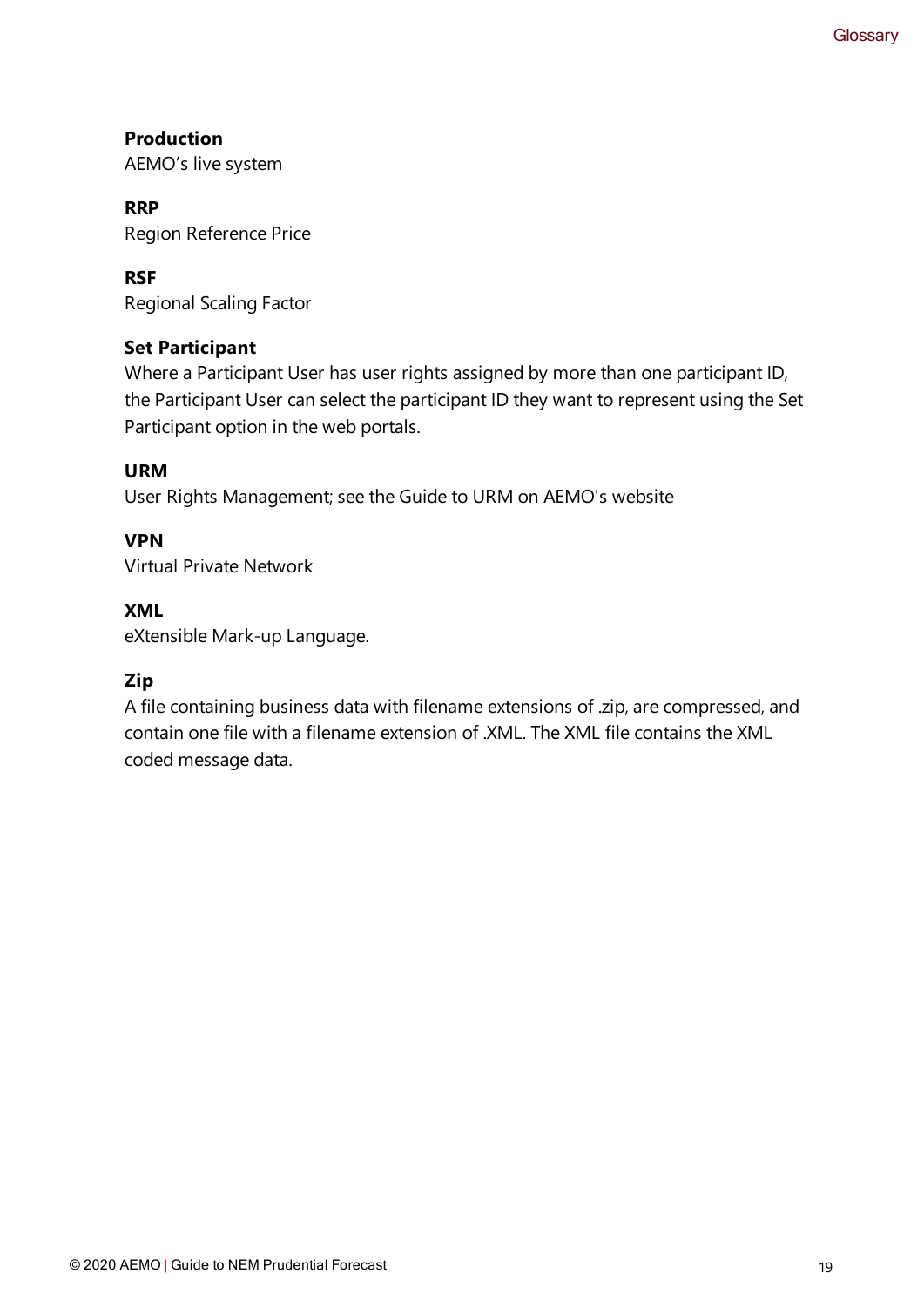## <span id="page-22-0"></span>**References**

- Guide to User Rights Management, assists Participant Administrators to manage their Participant User's access to AEMO's systems. It also explains how to set up single user IDs for use with the Set Participant function in AEMO's web portals.
- Guide to Electricity Information Systems, comprehensive guide providing an overview of AEMO's market systems used by participants. It is relevant to IT decision making during participant onboarding and provides an understanding of the IT systems requiring set up.
- Guide to MSATS Web Portal, provides details on how Participant Administrators can authorise Participant Users to access the Markets Portal.

It is important to ensure that you are reading the current version of any document.